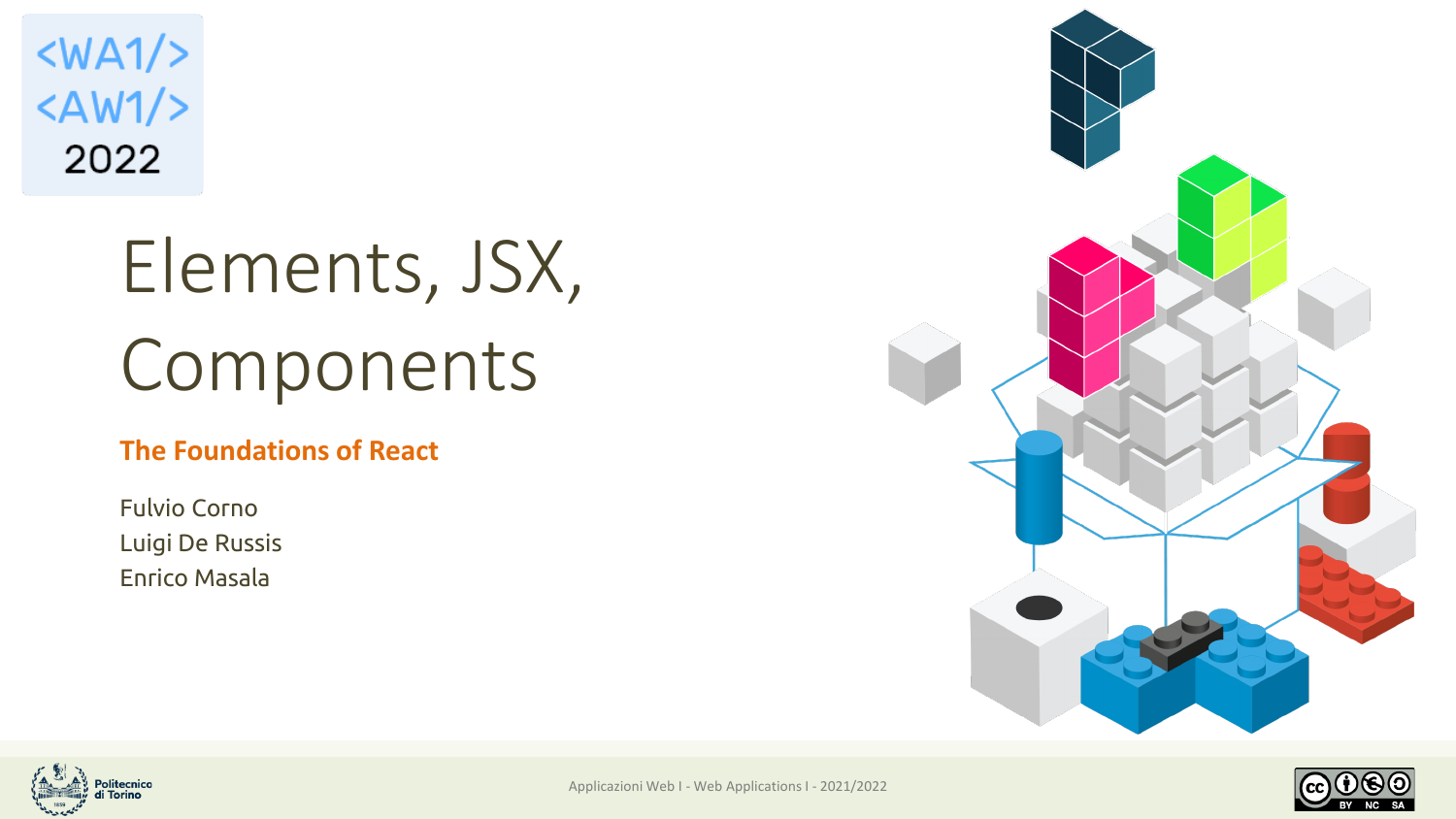### **Outline**

- React Elements
	- Creating
	- JSX language
- React Components
	- Defining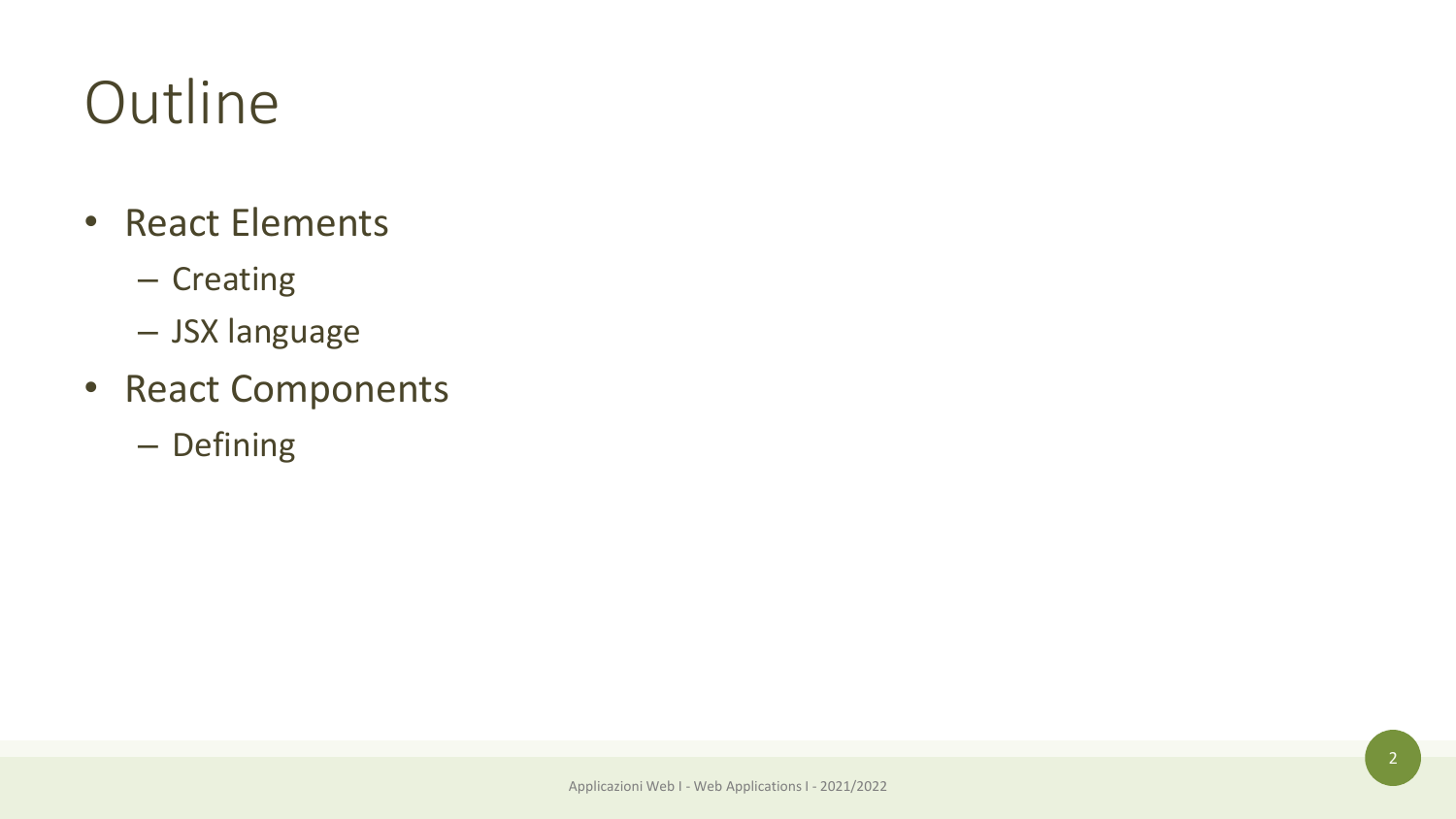### Conceptual Overview

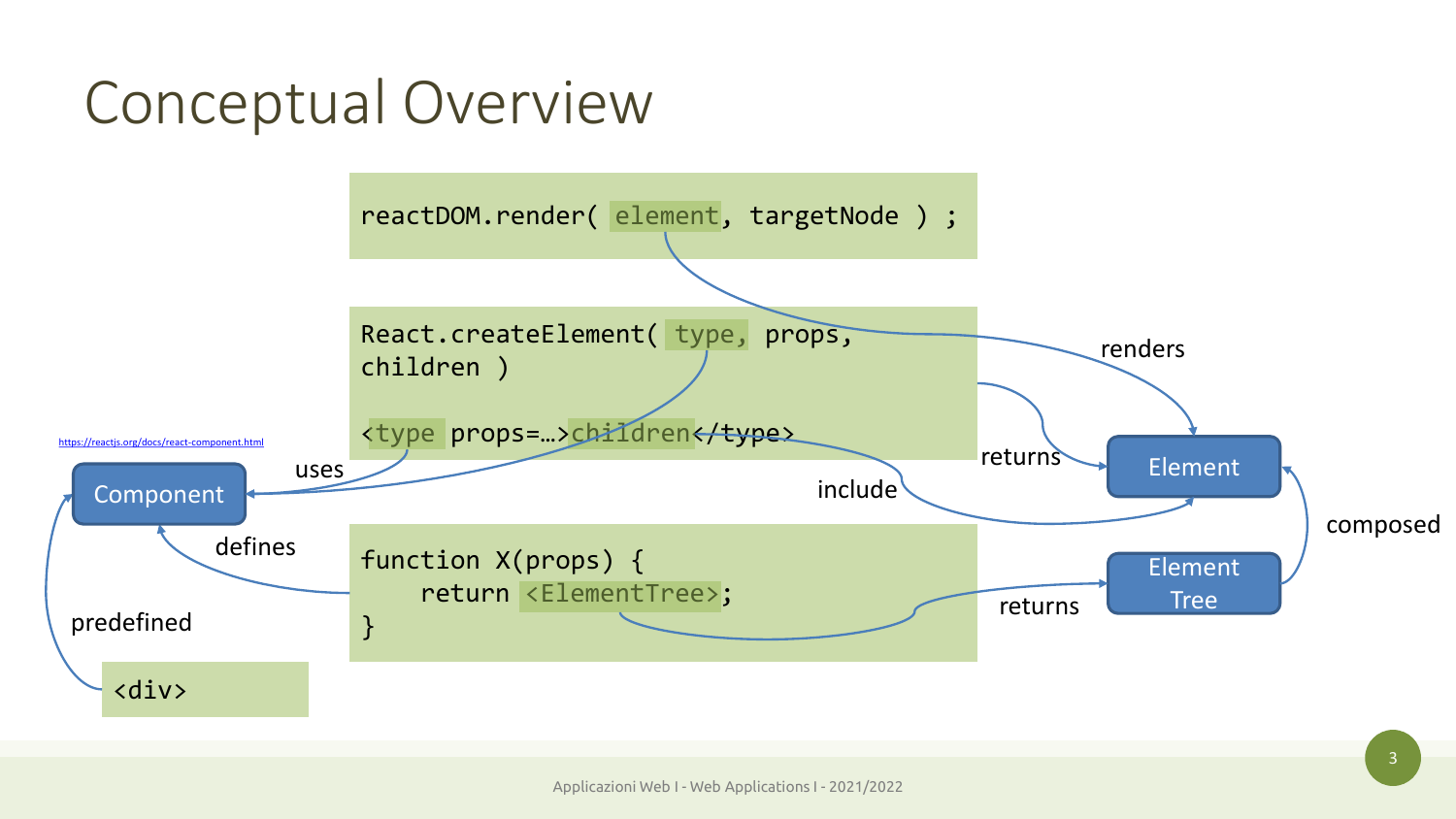

[https://reactjs.org/blog/2015/12/18/react](https://reactjs.org/blog/2015/12/18/react-components-elements-and-instances.html)components-elements-and-instances.html

Full Stack React, Chapter "JSX and the Virtual DOM"

Building block for describing web page content

### **REACT ELEMENTS**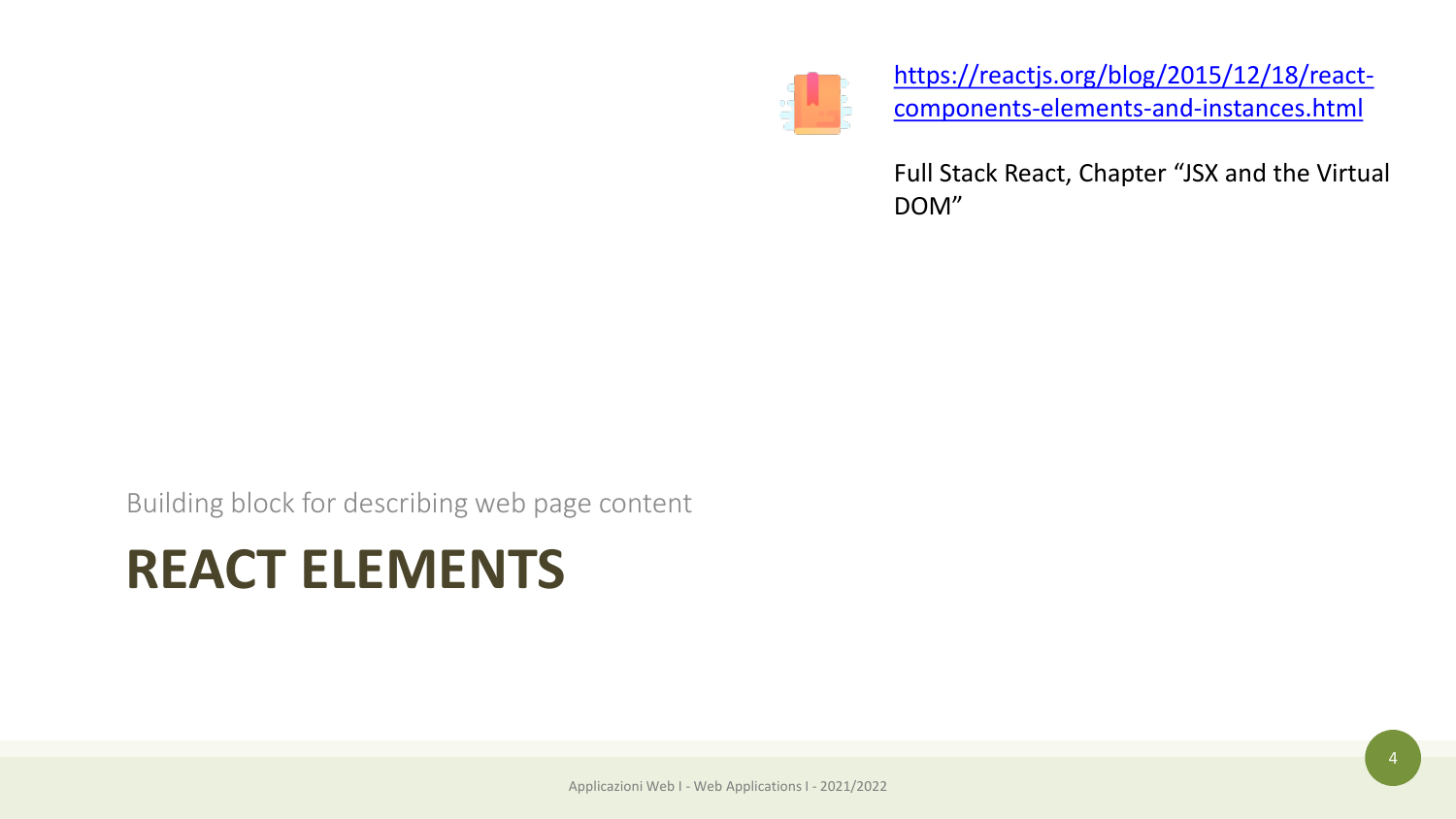### React Element

- An element is a plain object describing a component instance or DOM node and its desired properties
- A ReactElement is a representation of a DOM element in the Virtual DOM.
- It contains only information about
	- the component type (for example, a Button)
	- its properties (for example, its color)
	- any child elements inside it.
- Not an *instance* of a part of a page, but a *description* about how to construct it.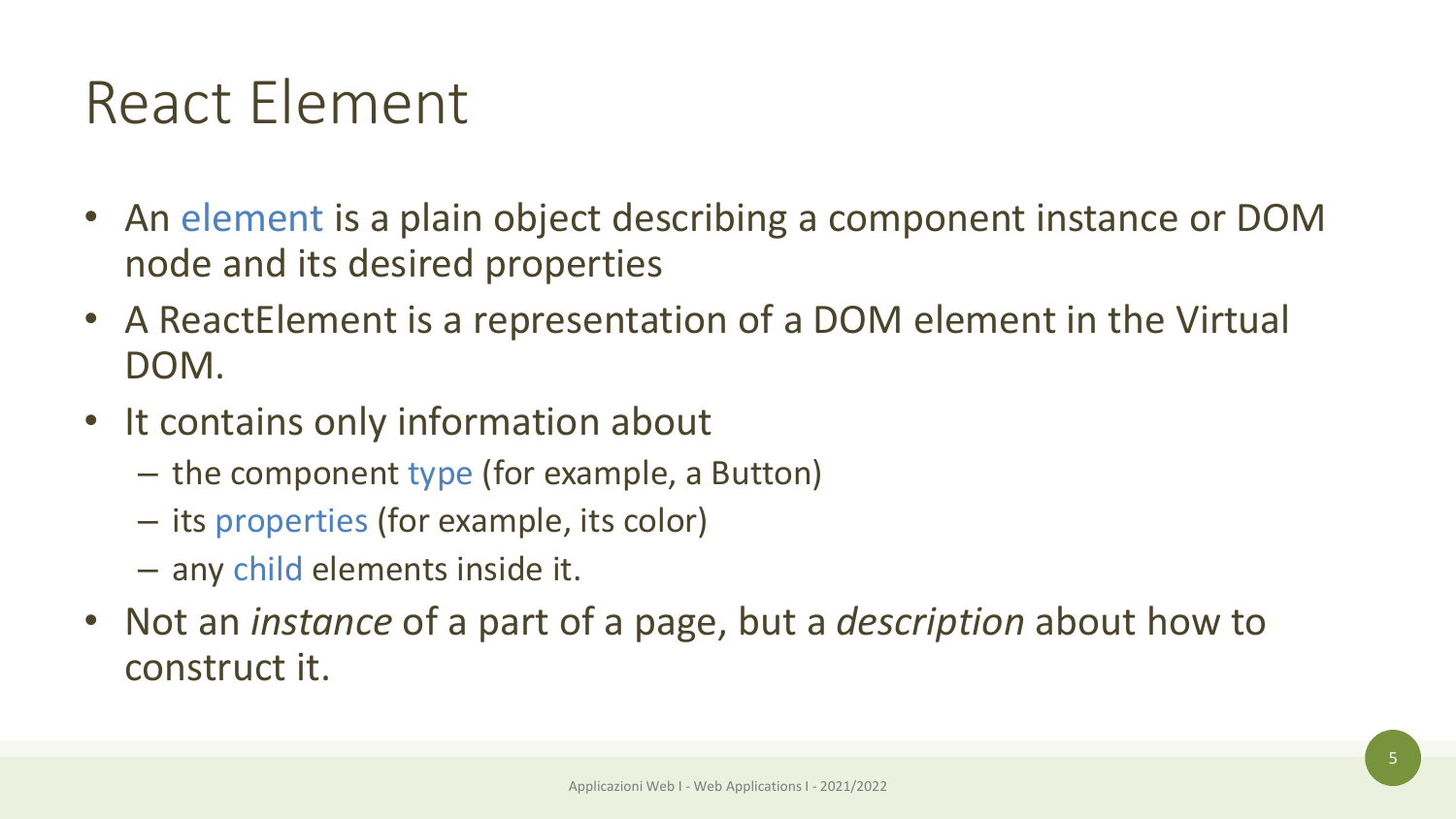### React.createElement (1/3)

- React.createElement( type, props, children )
- Type
	- String: a DOM node identified by the tag name (e.g., 'div')
	- React component class/function: a user-defined component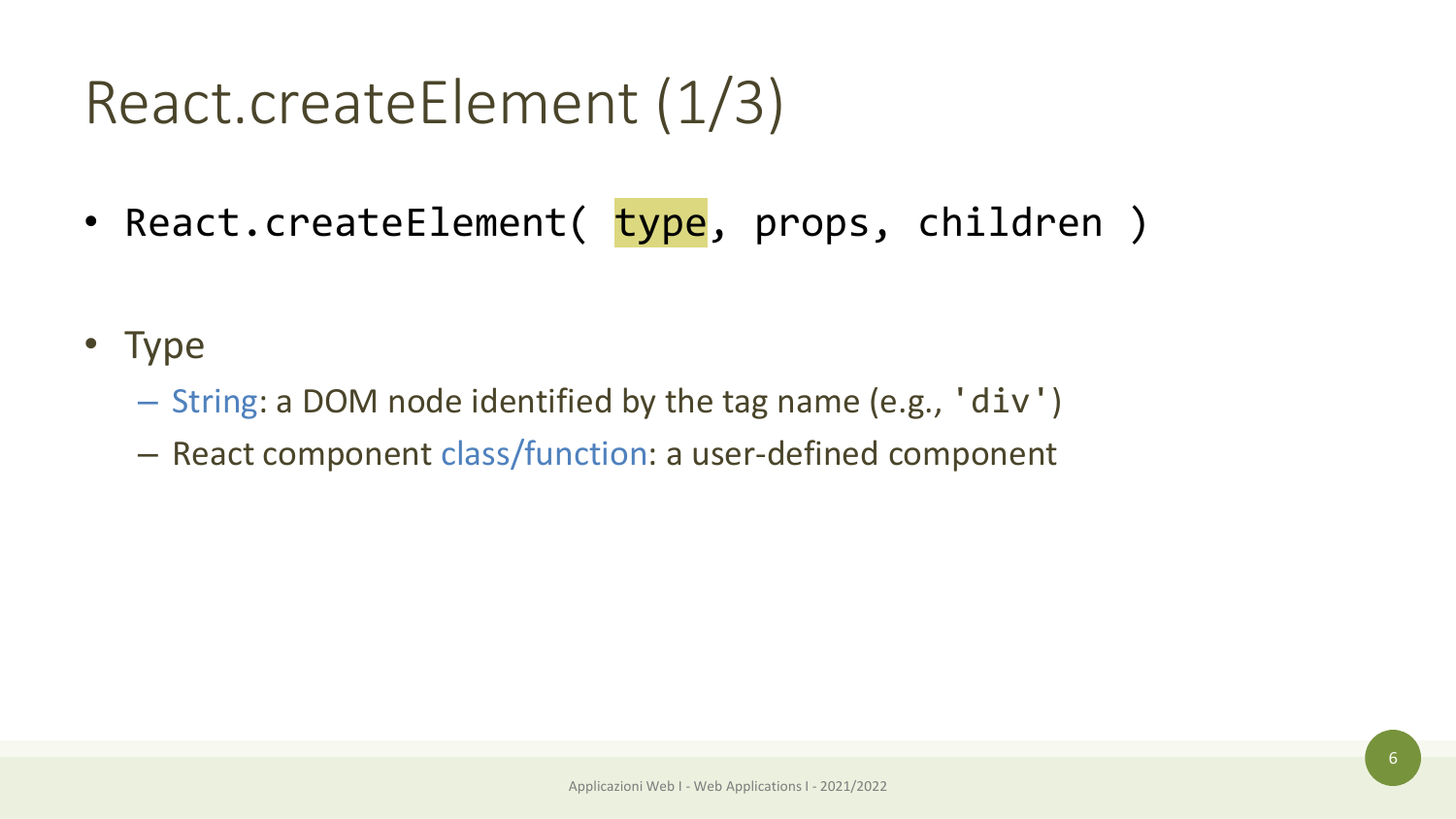### React.createElement (2/3)

- React.createElement( type, props, children )
- Props: a simple object  $\{\}$ , containing:
	- DOM attributes for DOM nodes ( type, src, href, alt, … )
	- Arbitrary values for React components (even array- or object-valued)
		- Available as this.props in the Component body
	- Represented as object properties (not strings like HTML attributes)
		- Exceptions (reserved words): class  $\rightarrow$  className, for  $\rightarrow$  htmlFor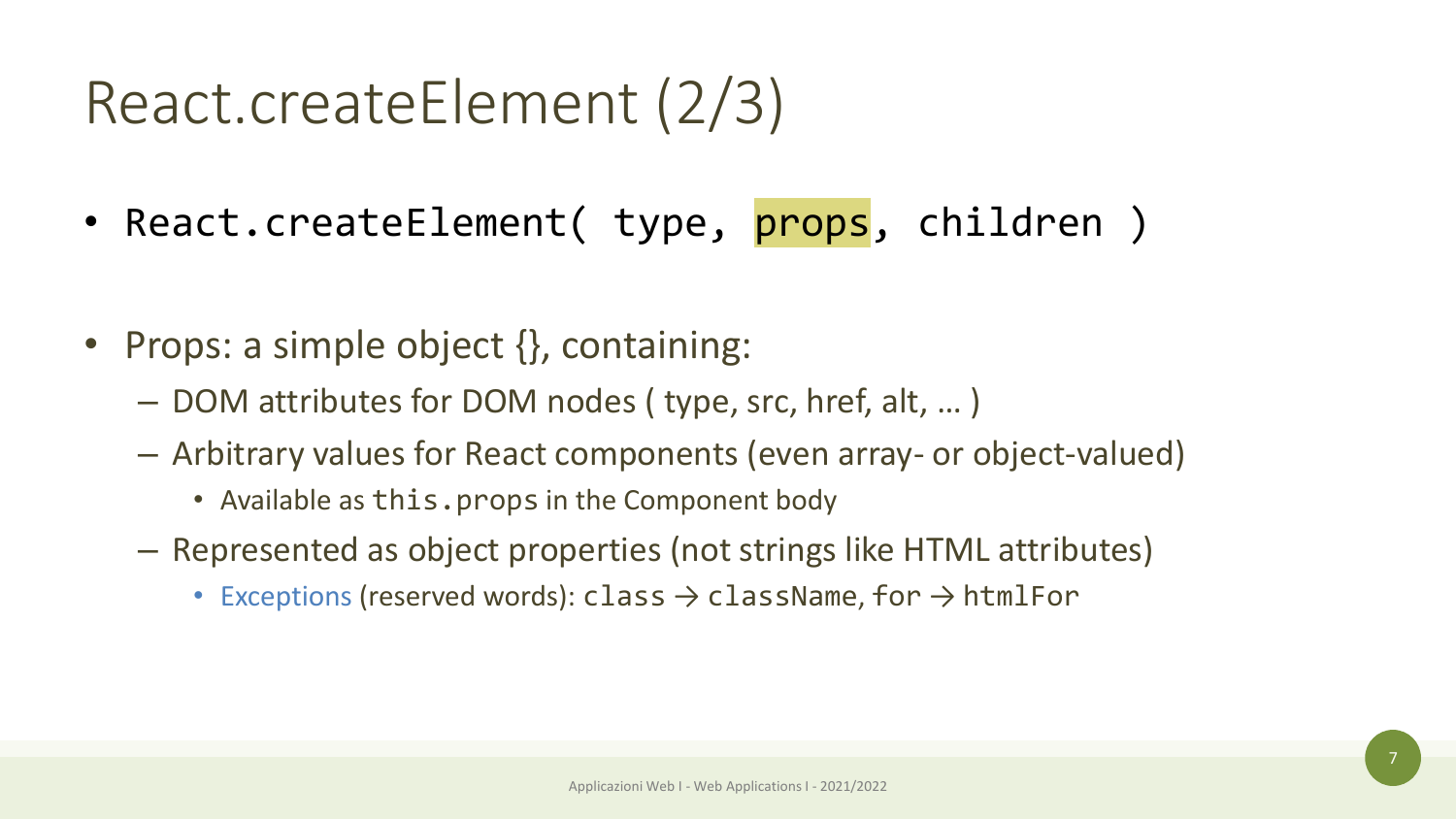### React.createElement (3/3)

- React.createElement( type, props, children )
- Children:
	- a ReactNode object, that may be:
		- A string or number: text content of the nodes
		- A ReactElement (that may contain a tree of Elements)
		- An array of ReactNodes
	- nested Elements to be rendered as children of the element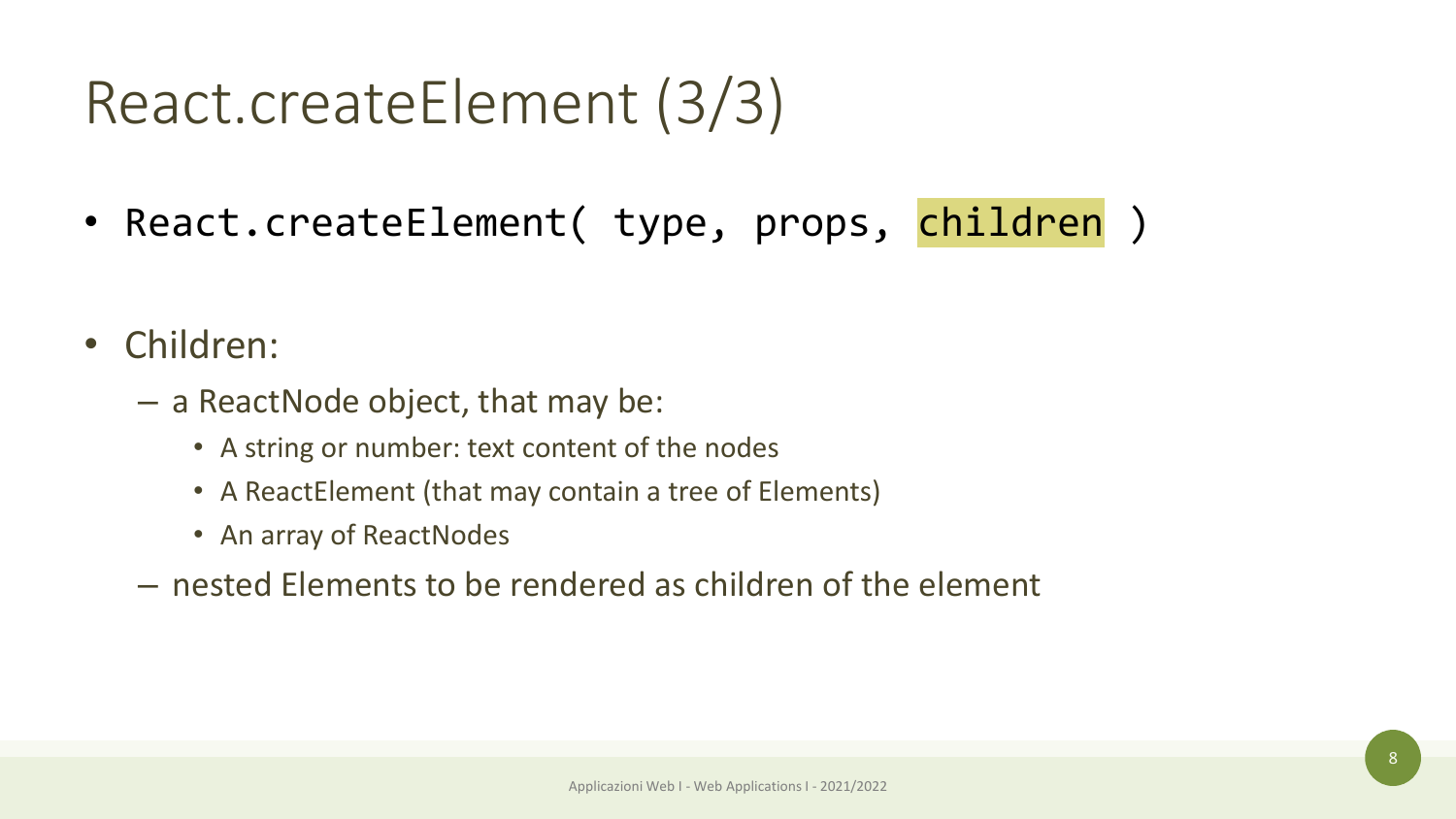### Conventions

- DOM Elements are always lowercase
	- div p li img …
- React Components are always uppercase
	- WarningButton LoginForm TaskList …
- The two types of elements can be mixed, nested, combined in any way
	- React uses *composition* and not *inheritance*
- Element trees describe **portions of the Virtual DOM**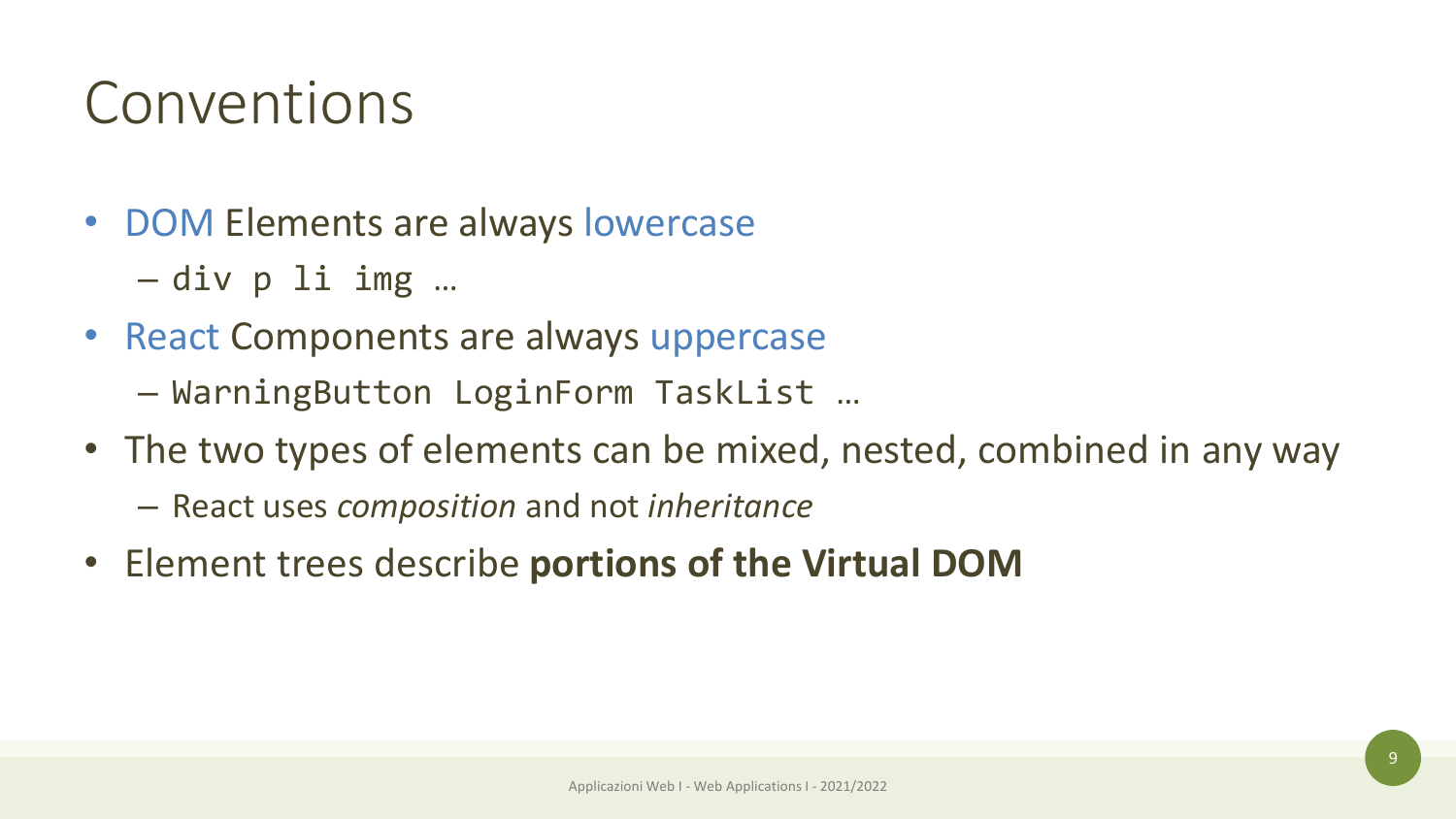

<https://reactjs.org/docs/jsx-in-depth.html>

Full Stack React, Chapter "JSX and the Virtual DOM"

React Handbook, Chapter "JSX"

A humane way of describing trees of ReactElements

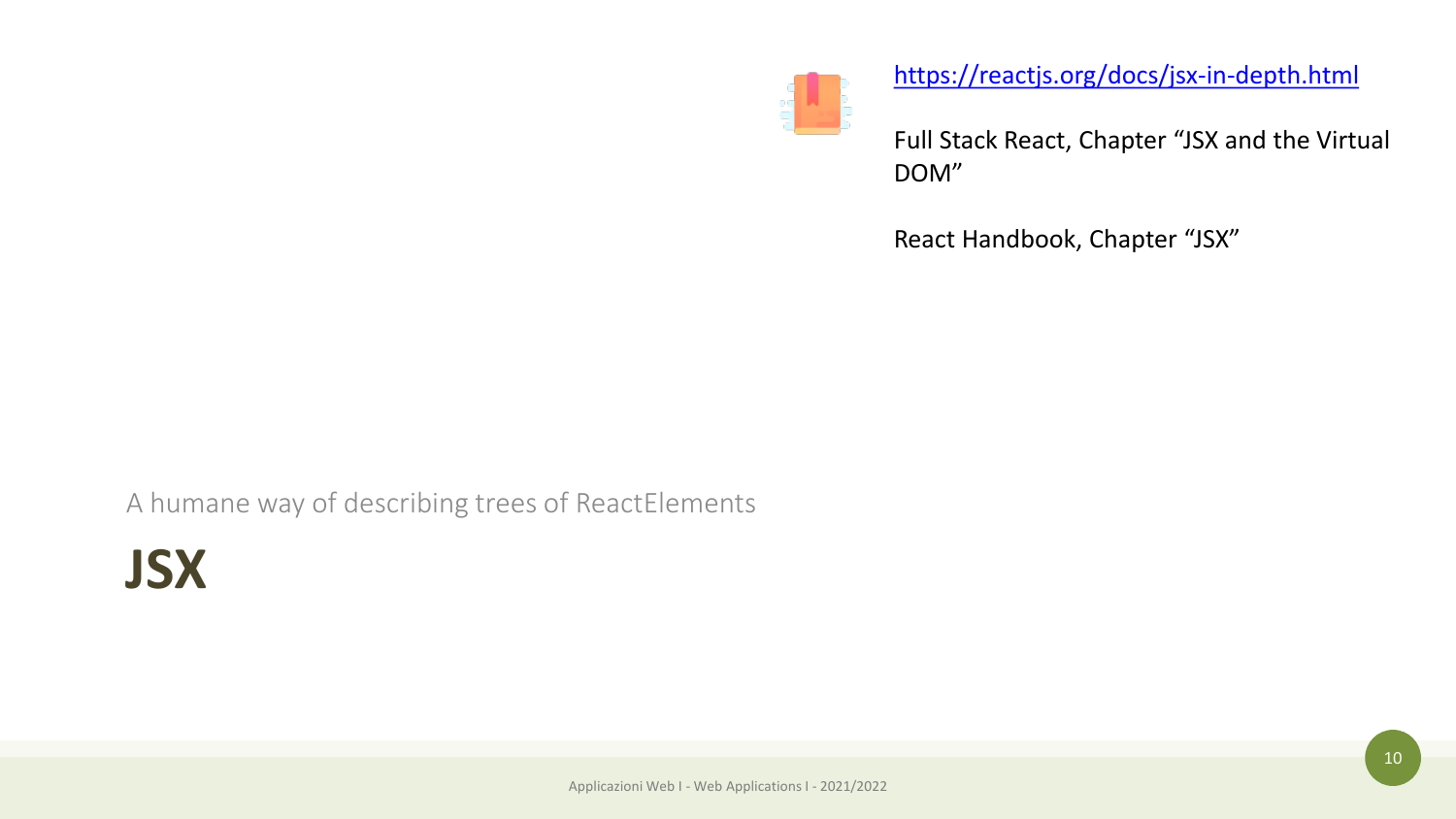### JSX – JavaScript Syntax Extension

- Alternative syntax for React.createElement
- XML fragments inside the JS code
	- Syntax details: all tags must be </closed> or <selfclosing/>
- Transpiled by Babel into plain JS

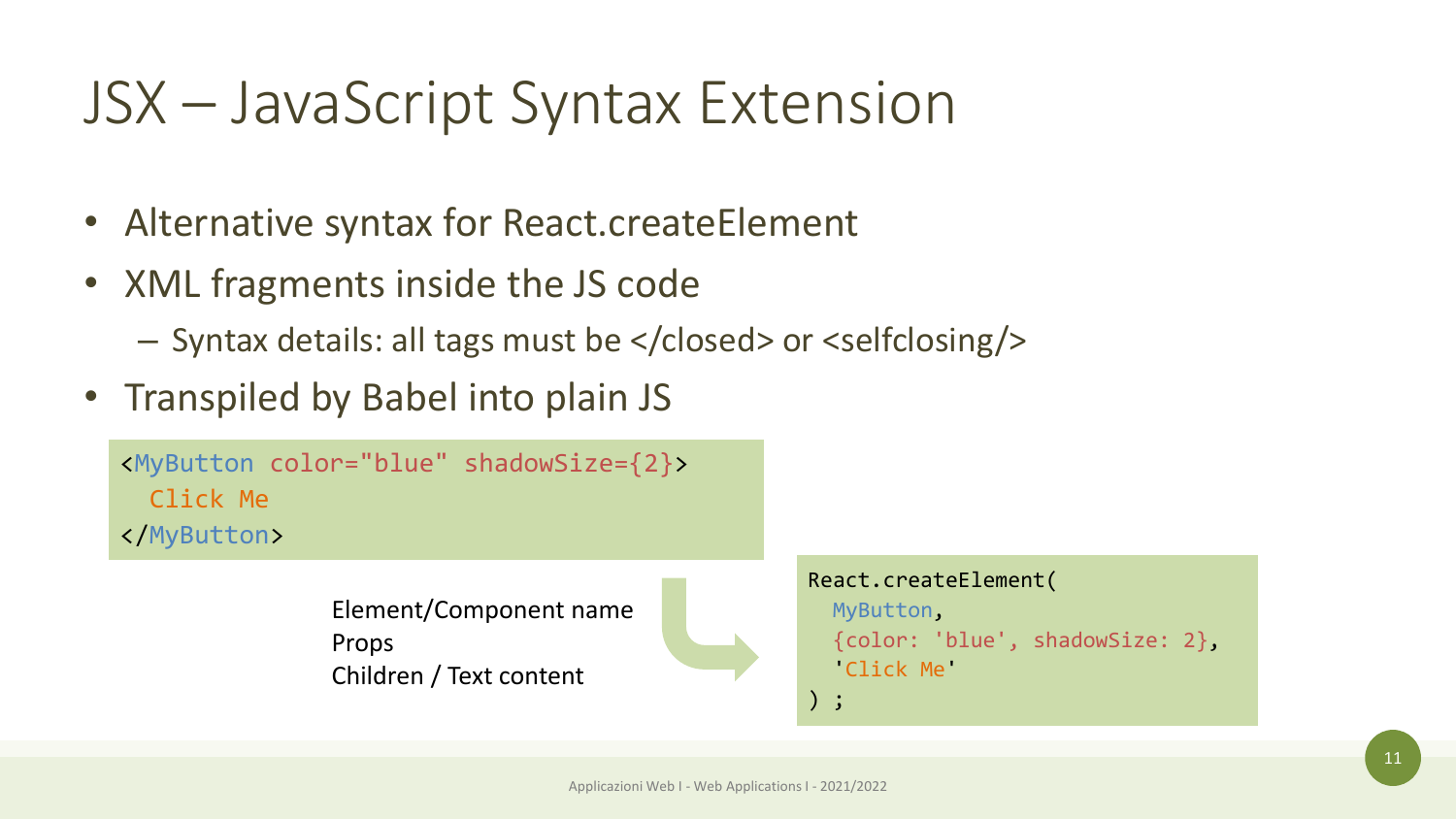### Components are expanded during *rendering*

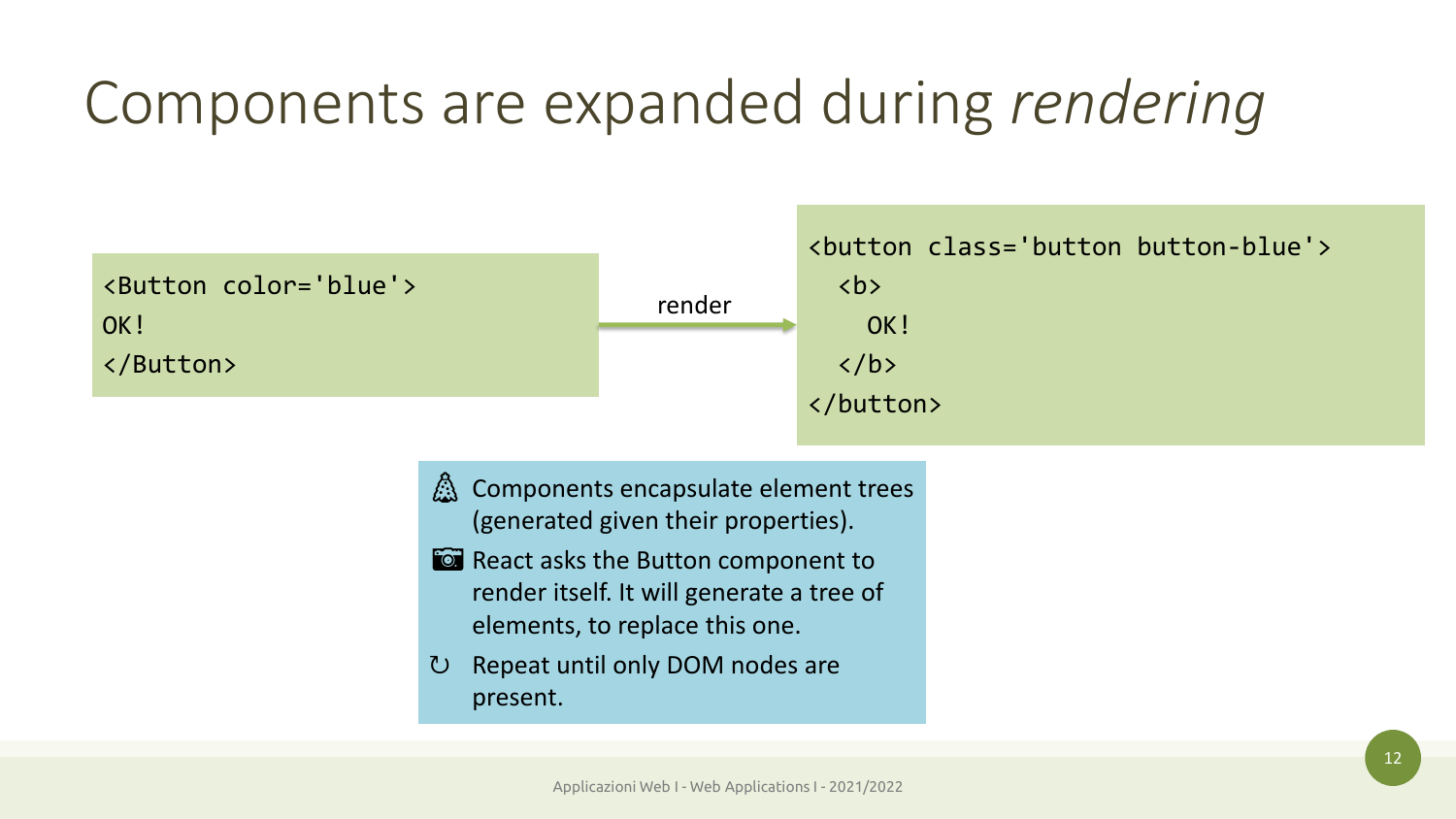### JSX Syntax

- May use  $\langle tag \rangle$ ... $\langle tag \rangle$  or  $\langle tag \rangle$  anywhere a JS expression is syntactically valid
	- Not only in Components
	- May also store in Arrays/Objects
	- After all, they are just ReactElements generated by React.createElement!
- May enclose in (...) for clarity

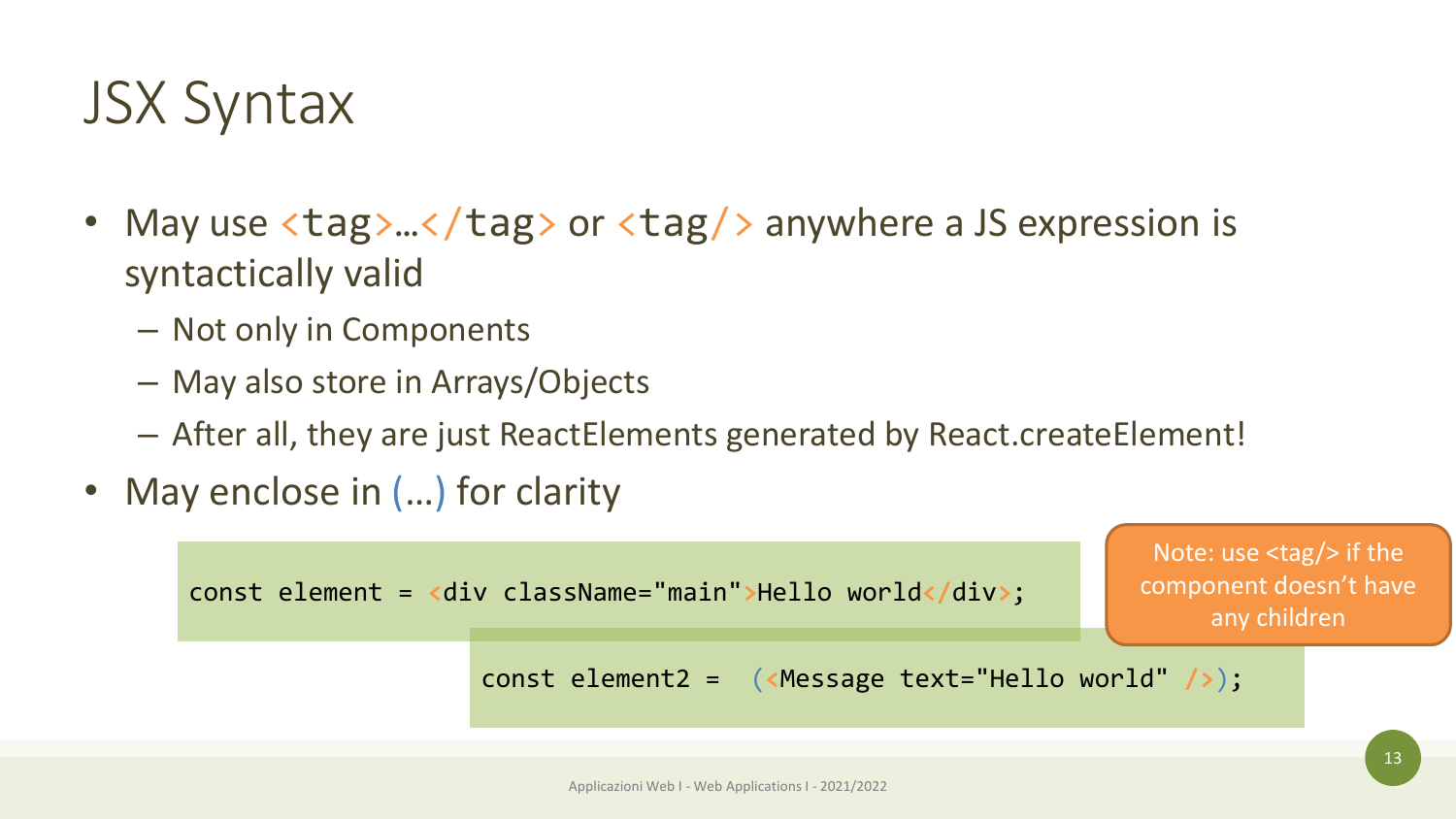### JSX Tag Name

- <Foo> is just React.createElement(Foo,…)
	- Foo must be in scope (imported or declared)

```
import CustomButton from './CustomButton';
function WarningButton() {
 return <CustomButton color="red" />;
}
```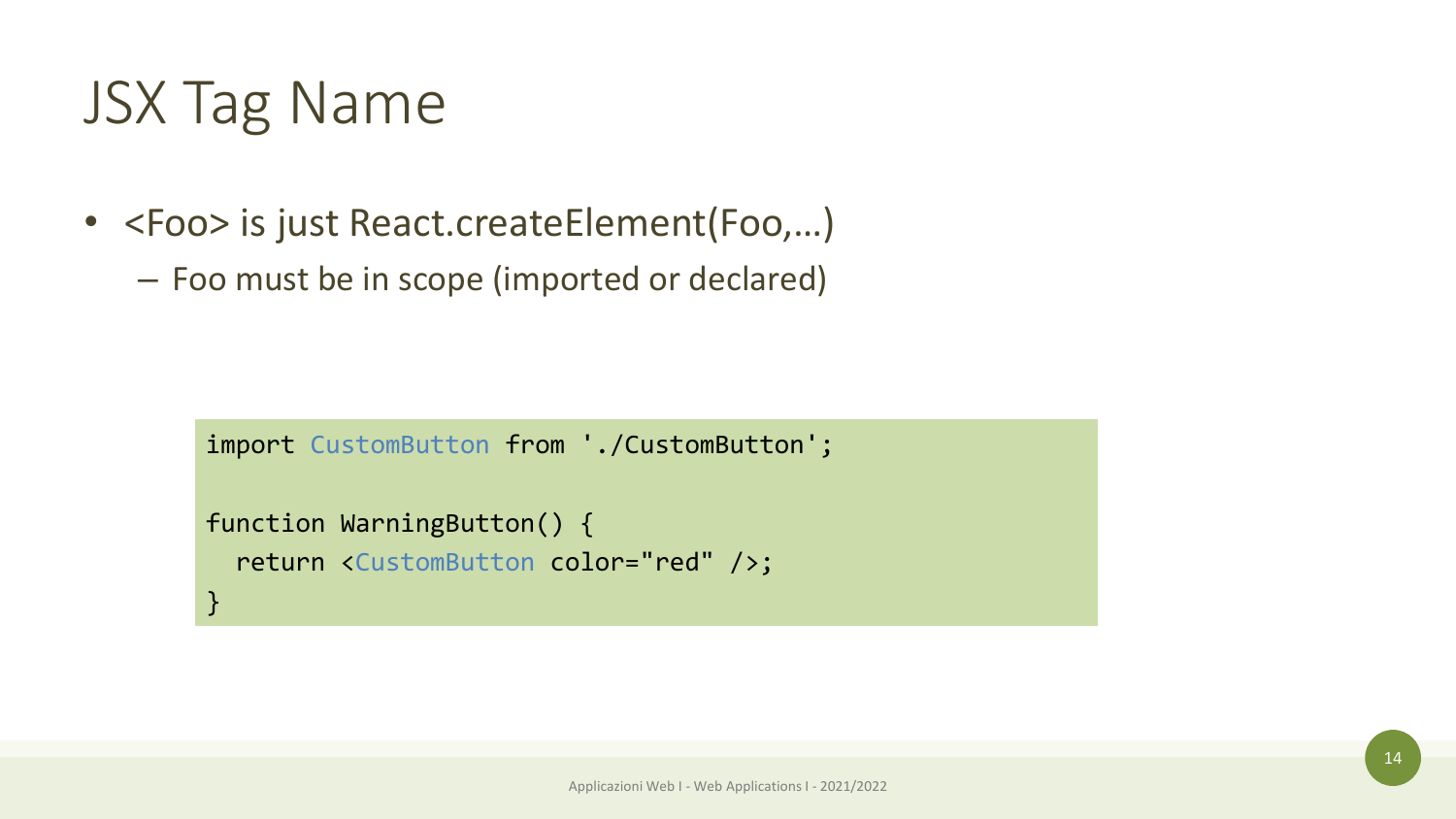### JSX Attribute Expressions

- Tag attributes are converted to props of the ReactElement
- String attributes become string-valued props

– color="blue" -> {color: 'blue'}

- Other objects may be specified as a JS expression, enclosed in  $\{\}$ 
	- $-$  shadowSize= $\{2\}$  ->  $\{shadowsize: 2\}$
	- $-$  log={true}
	- color={warningLevel === 'debug' ? 'gray' : 'red'}
- Any JS expression is accepted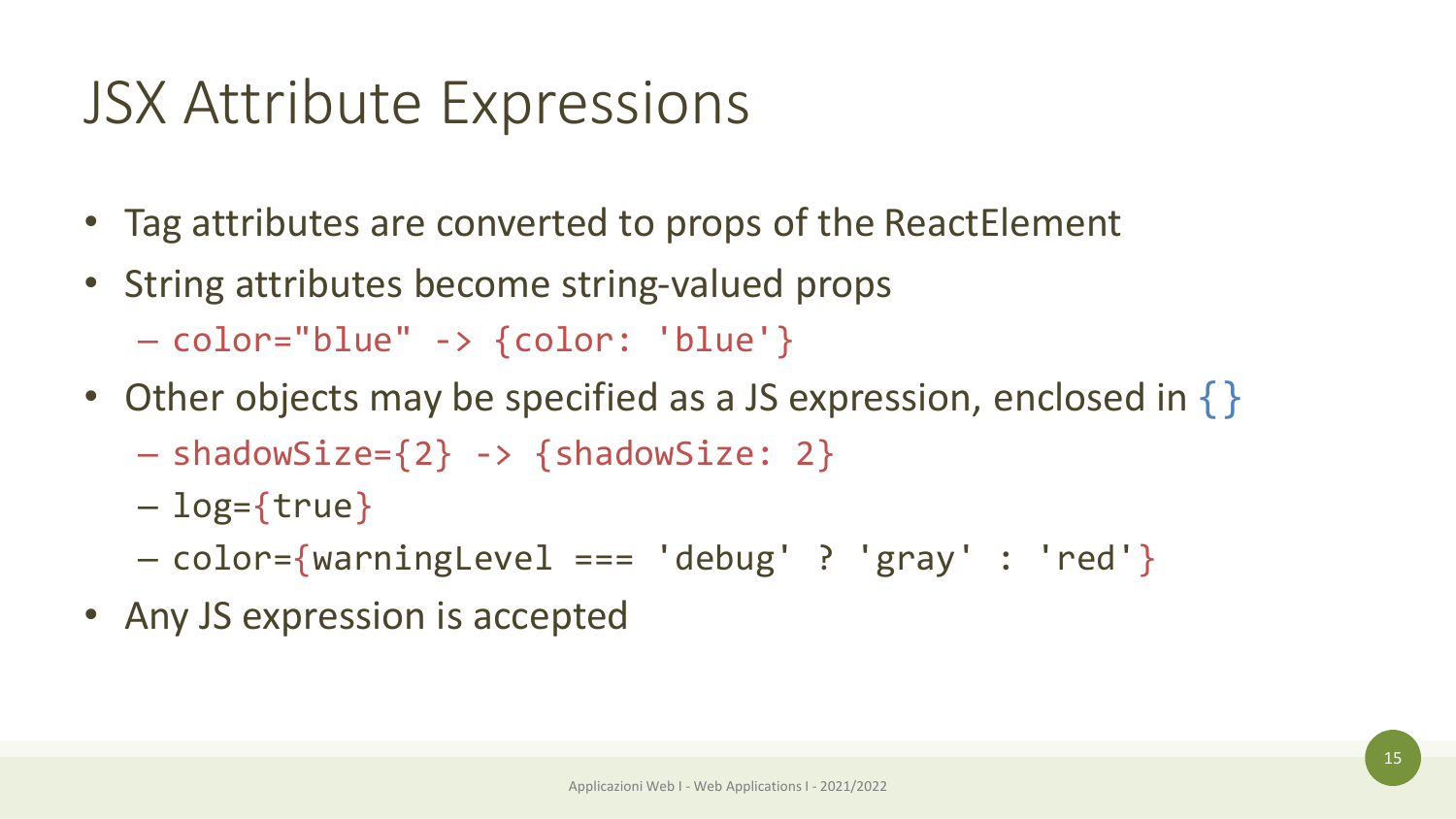### JSX Children

- The *content* between the tags <tag>*content*</tag> is passed as a special property props.children <MyComponent>Hello
- Such content may be:
	- A string literal
	- More JSX elements (nested components)

world!</MyComponent>

<MyContainer> <MyFirstComponent /> <MySecondComponent /> </MyContainer>

- Any {JS expression}
- A {JS expression} returning an array of JSX elements (they are inserted as siblings)
- A JS function (may be used as a callback by the Component)
- Anything that the Component may understand (and render properly)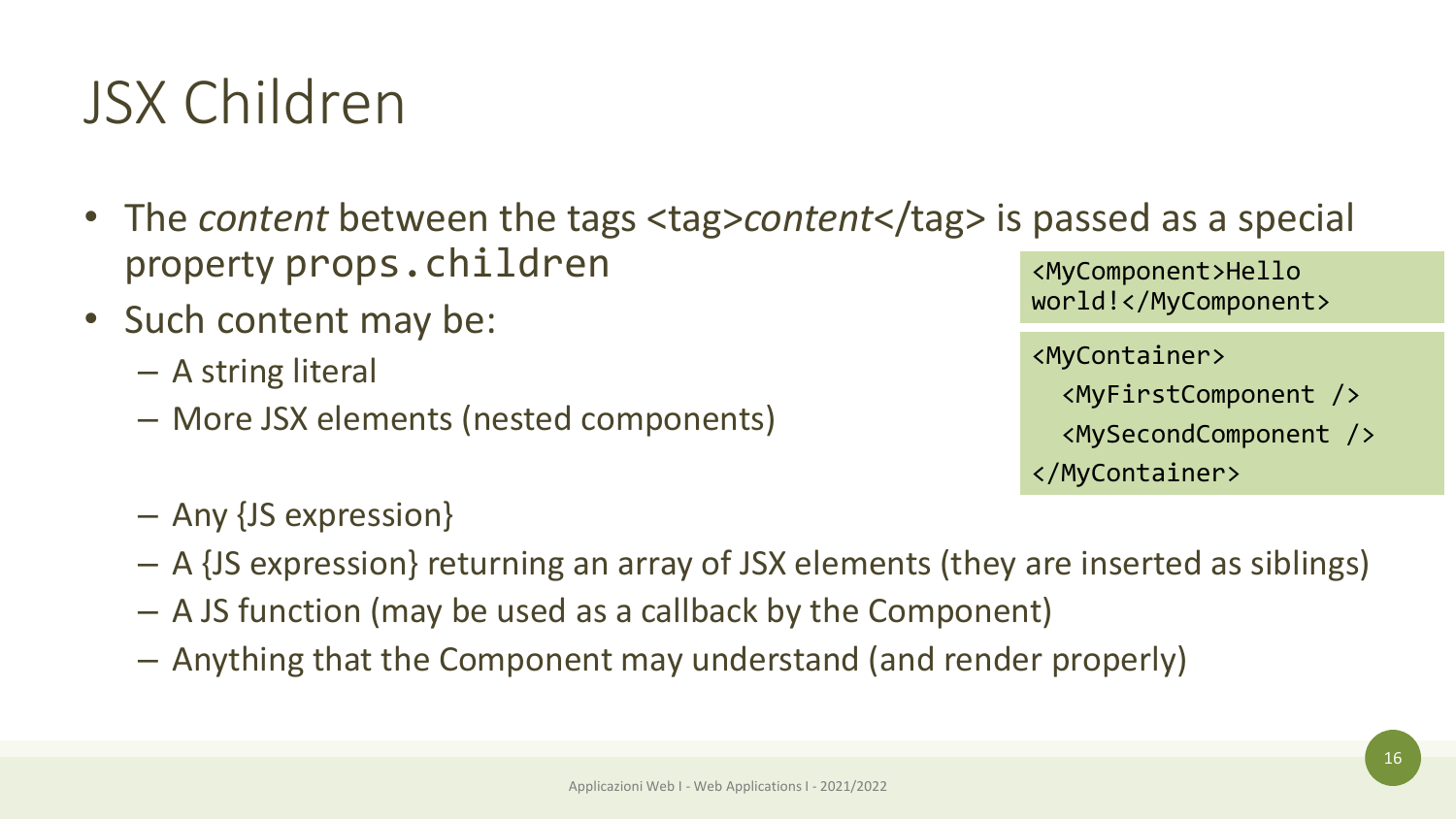### JSX Child Expressions

- JS expressions in  $\{\}$  may be used to specify element children
- One child (or an array of children) are generated by an expression

const Menu = (<ul>{loggedInUser ? <UserMenu /> : <LoginLink />}</ul>)

- <JSX> inside {JS} inside <JSX> inside JS. Totally Legit.
- undefined, null or Booleans (true, false) are not rendered
	- Useful for conditionally including children

```
return (<ul>
  <li>Menu</li>
  \{userLevel == 'admin' & R renderAdminMenu()}
\langle \text{u1}\rangle
```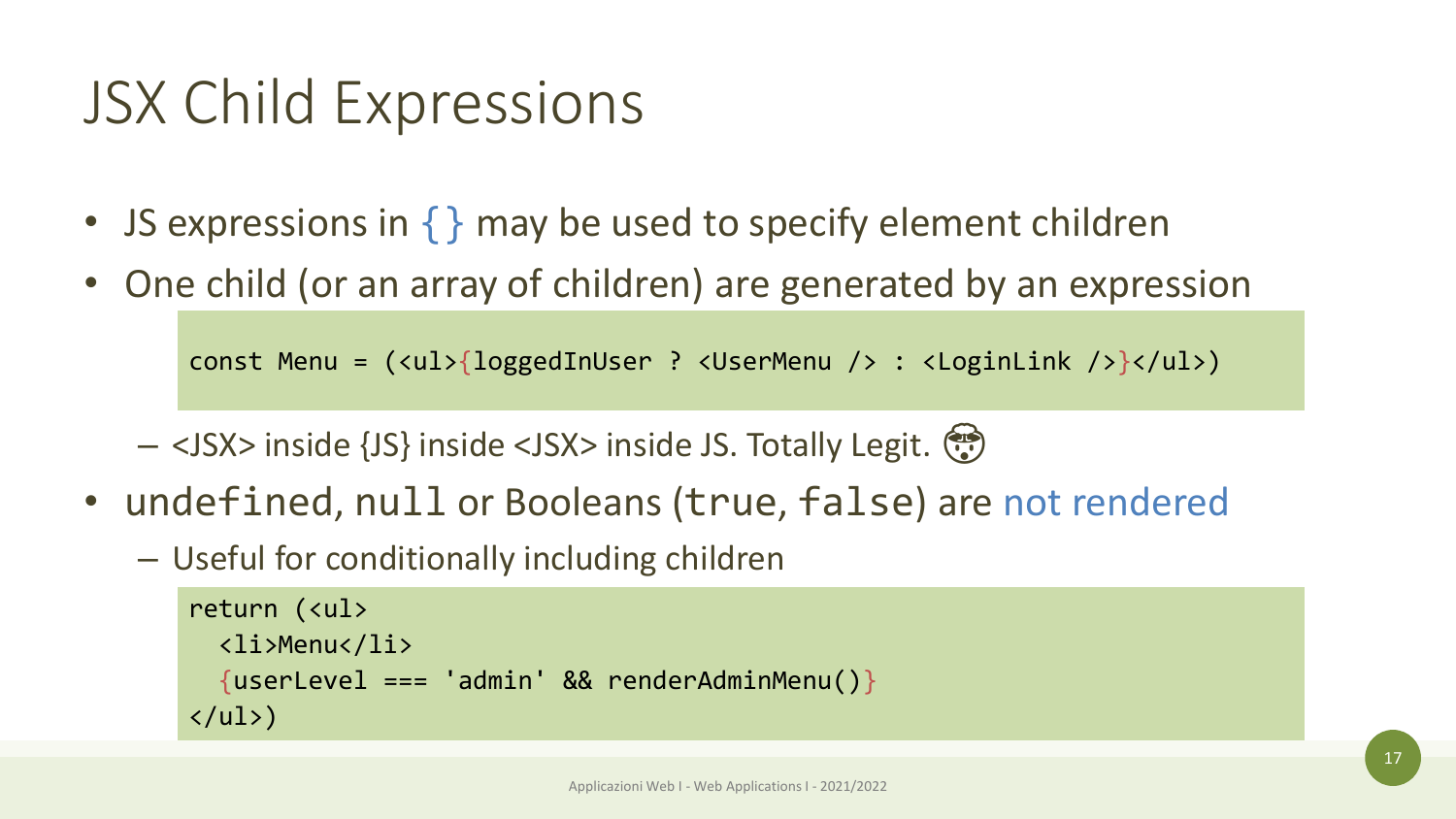### Render Children Components

• In the component, you may render {props.children} to include the nested elements

#### return (

)

```
<Container>
    <Article headline="An interesting 
Article">
      Content Here
    </Article>
```

```
</Container>
```
function Container (props) { return (<div className="container"> {props.children}  $\langle$ /div>);

}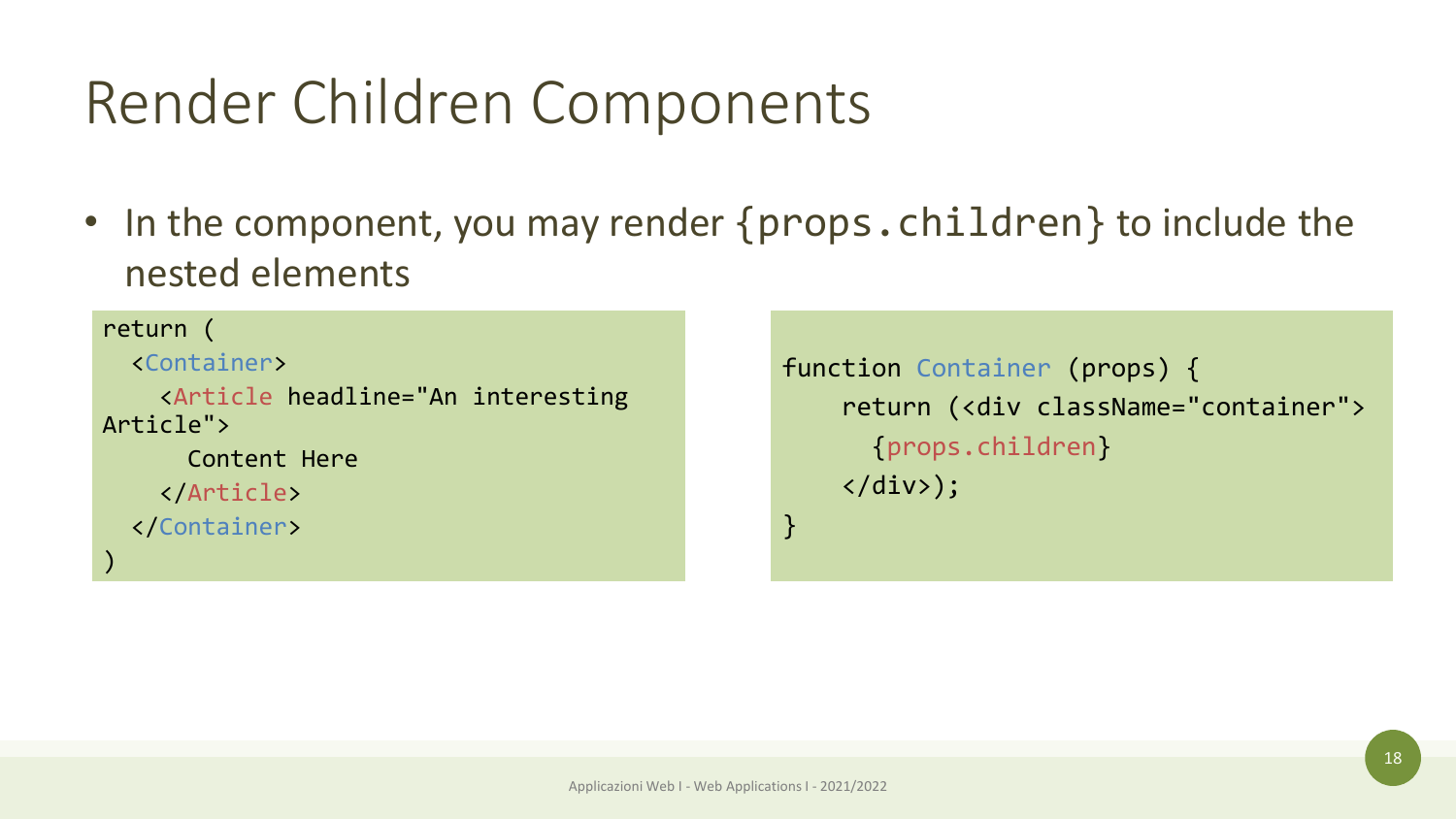### Boolean HTML Attributes in JSX

- In HTML some attributes do not have a value. Their simple presence "activates" a behavior
	- HTML: <option value='WA' selected>Washington</option>
	- HTML: <input name='Name' disabled />
- In JSX, a Boolean value may be given
	- True, for the presence of the attribute (optional in recent React versions)
	- False (or nothing) for the absence of the attribute
	- JSX: <option value='WA' selected={true}>Washington</option>
	- JSX : <input name='Name' disabled={true} />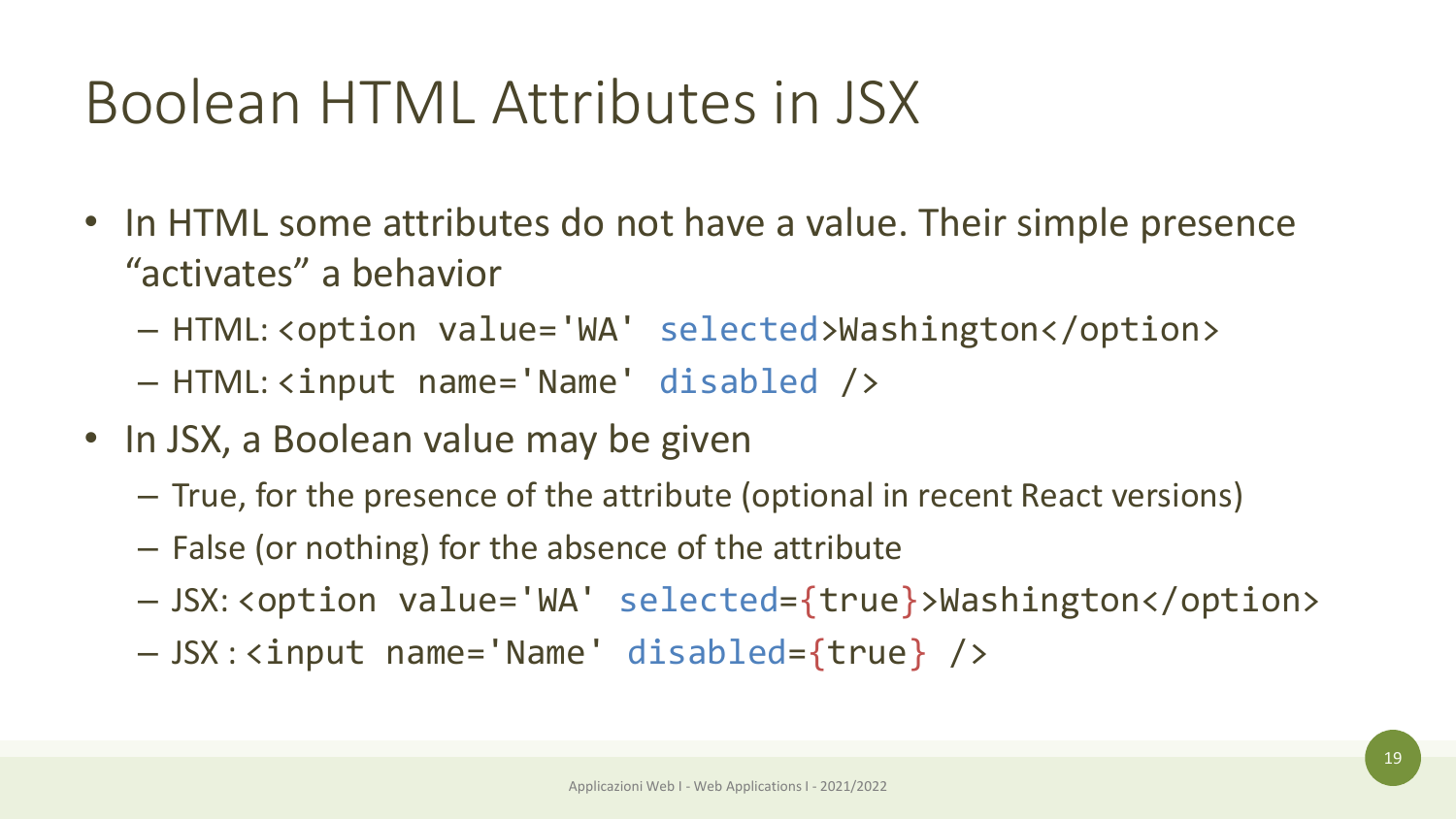### Comments in JSX

- There are **no** comments in JSX
- The HTML/XML comments syntax <!-- ... --> does not work
- If you want to insert comments, you must do that in an embedded JS expression (using JS syntax inside  $\{\}\$ )  $\{/* \dots * /\}$
- Yes, it's ugly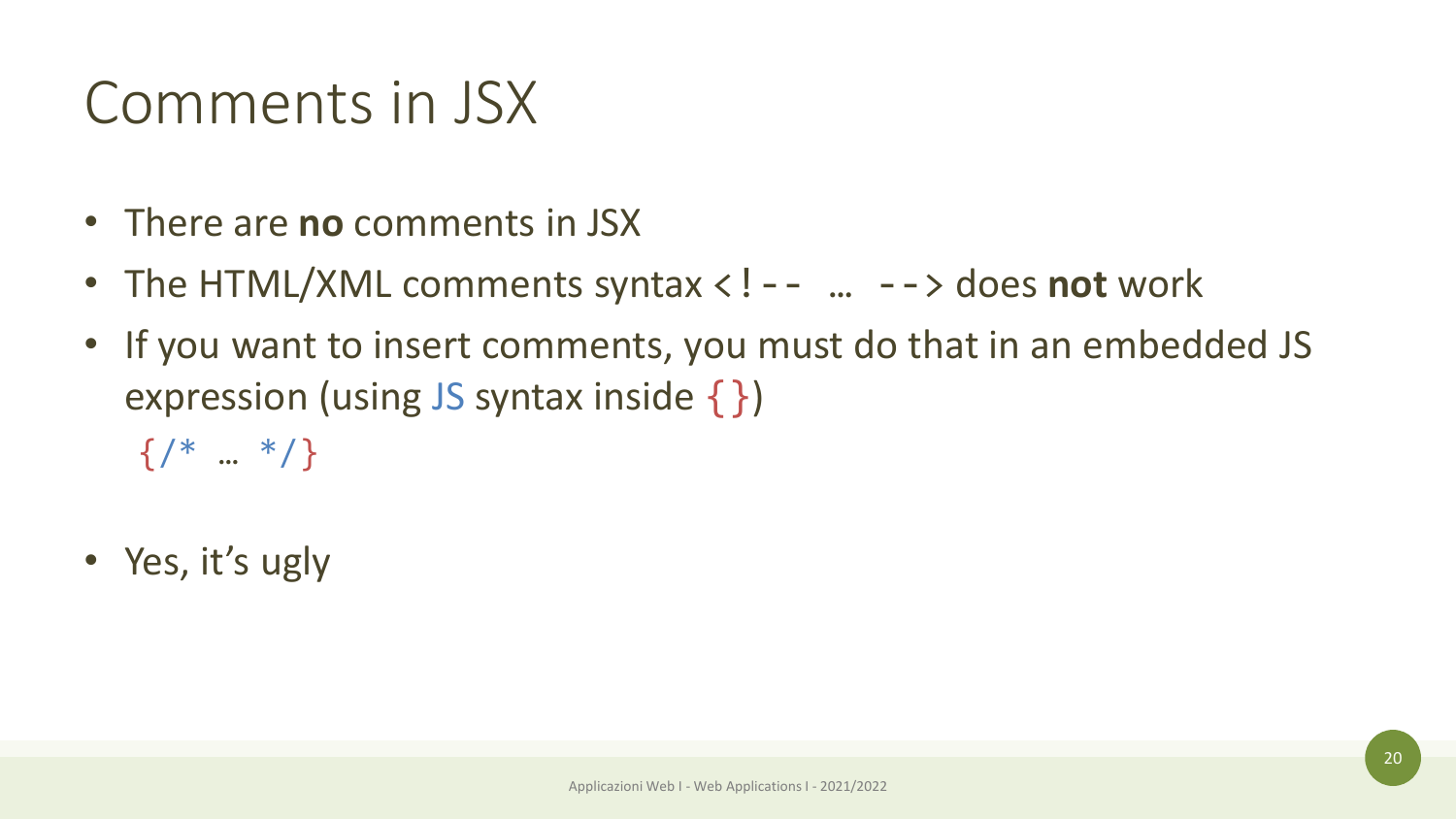### DOM Attribute Names

- When passing props to a DOM native node, some differences exist
- Attribute names are camelCase
	- $-$  HTML onchange  $\rightarrow$  JSX onChange
- The style attribute accepts an object and not a string
	- <div style={{color: 'white'}}>Hello World!</div>
	- $-$  Object keys are CSS Properties, and are camelCase (e.g., margin-top  $\rightarrow$ marginTop)
	- Object values are CSS values, represented as strings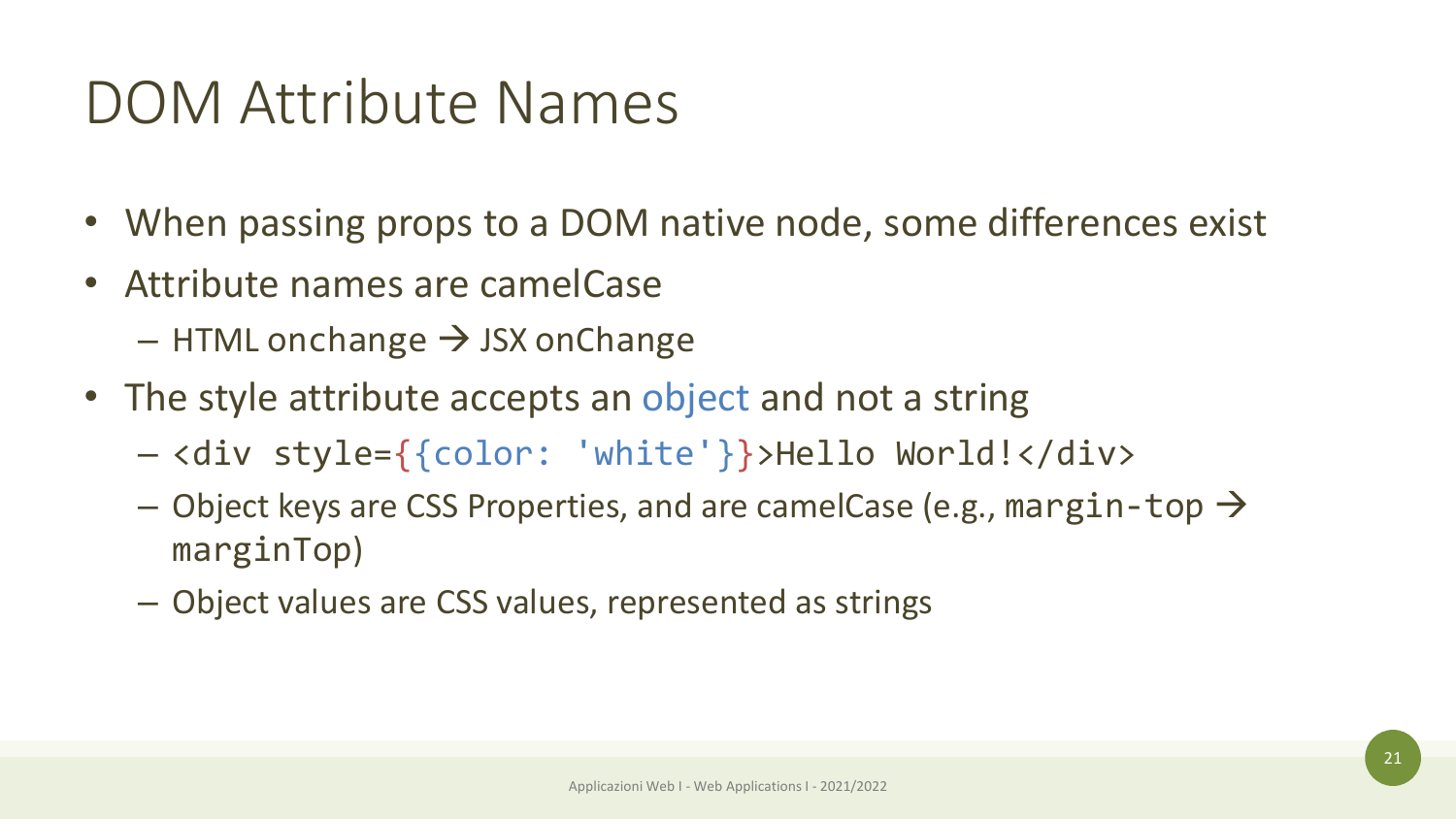### JSX Spread Syntax

• Shortcut syntax for passing all properties of an object as props to a React Component

const welcome = {msg: "Hello", recipient: "World"} ;

```
<Component
 msg={welcome.msg}
  recipient={welcome.recipient} />
```

```
const welcome = {msg: "Hello", recipient: 
"World"} ;
```

```
<Component {...welcome} />
```

```
// properties of the welcome object
// are "spread" as individual props
// with the same name
```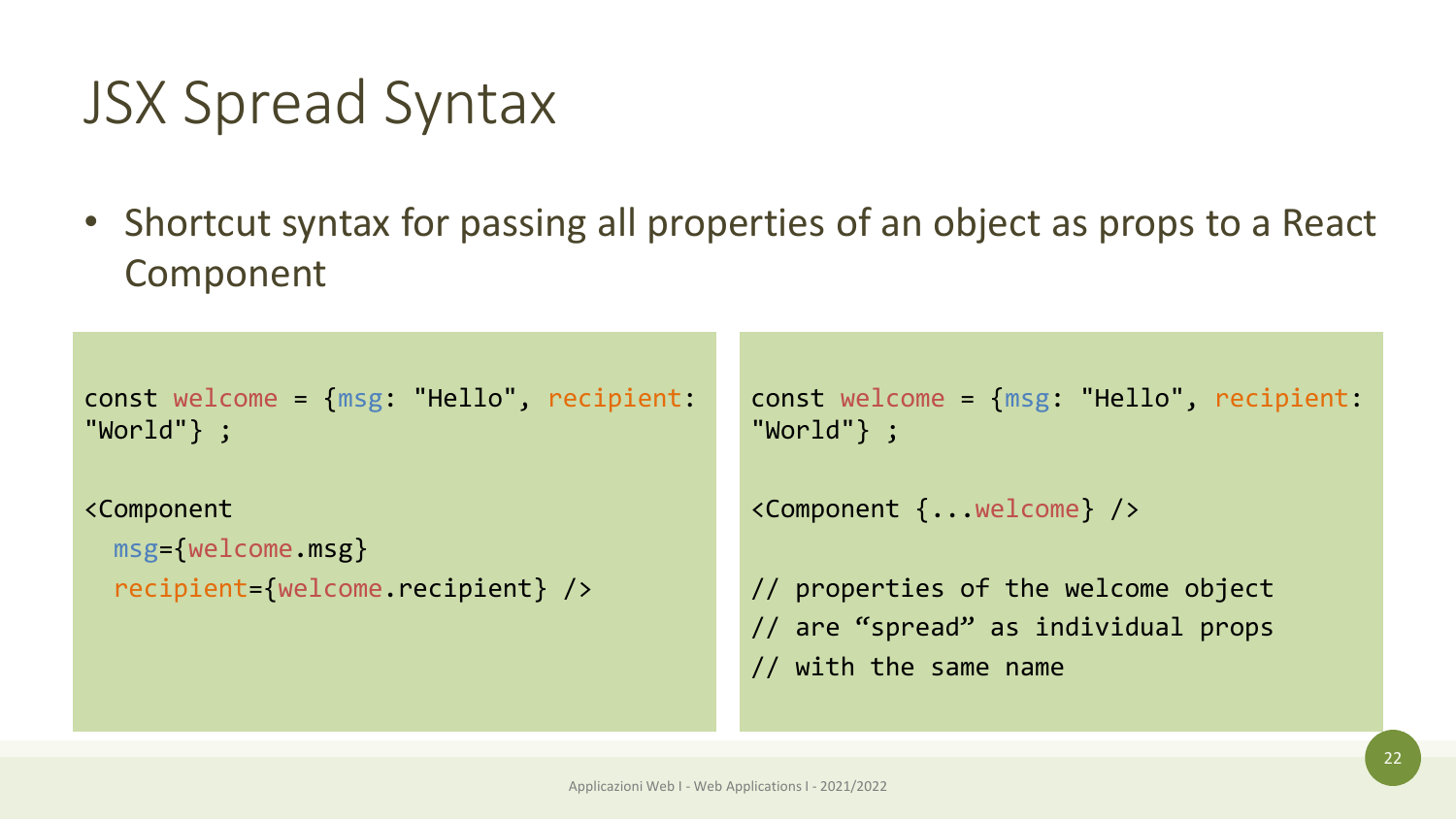### JSX Spread Example (Property Passthrough)

```
const Button = props \Rightarrow {
  const { kind, ...other } = props;
  const className = kind === "A" ? "ABtn" : "BBtn";
  return <br/>button className={className} \{ \ldotsother} />;
};
const App = () => {
  return (
    <div>
      <Button kind="primary" 
        onClick={() => console.log("clicked!")}>
        Hello World!
      </Button>
    </div>
 );
};
```
- The 'kind' property is "consumed" by <Button>
- All other properties (…other) are passed to the child <button>
- In this way, <App> can specify the kind to Button and all other properties to "pass through" down the hierarchy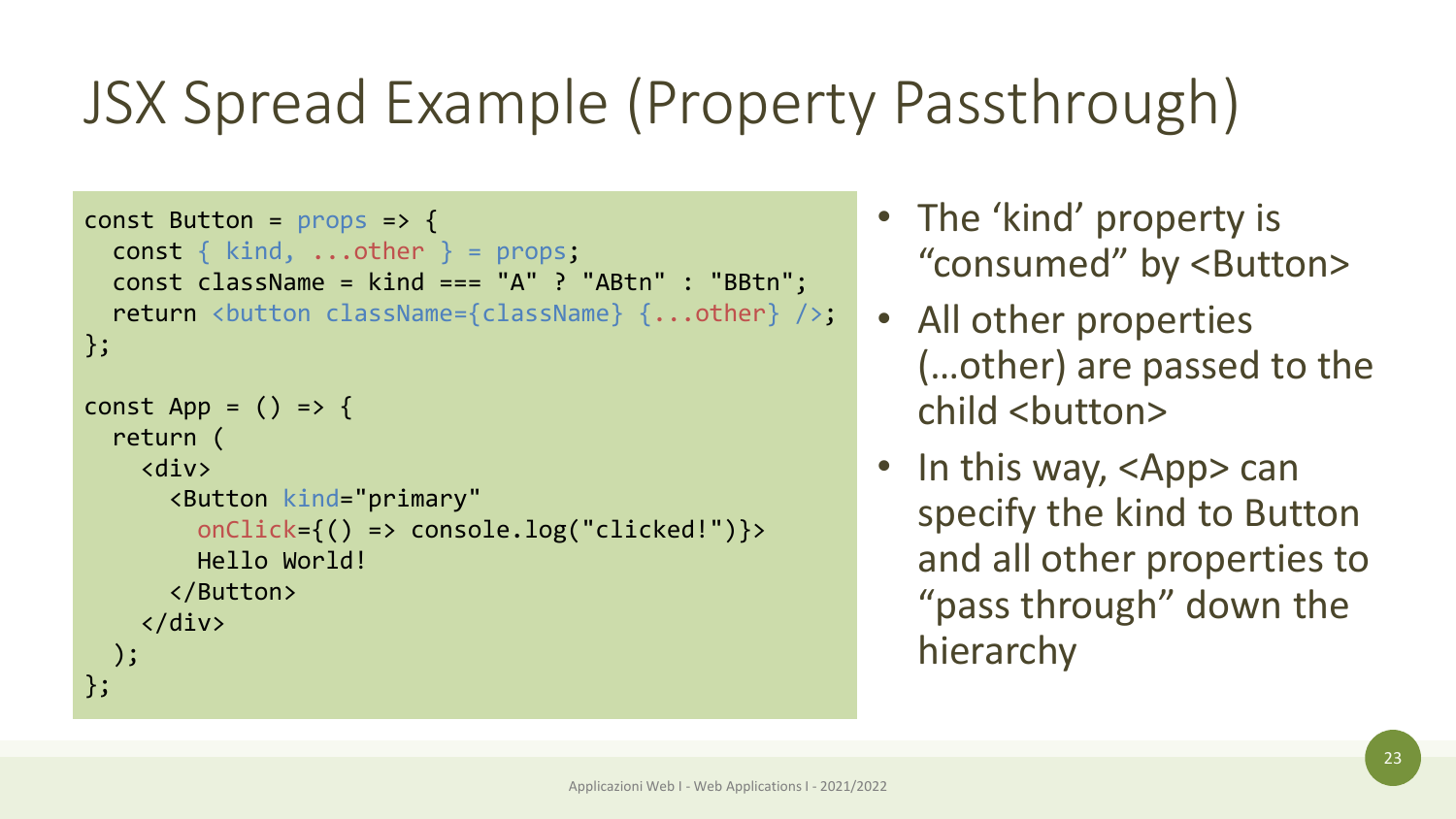### JSX Syntax Reminders

- The HTML class attribute is called className
	- Useful to add CSS classes for layout (e.g. className='d-block vh-100')
- The HTML for attribute is called htmlFor
- HTML entities (&It; & © ☆ etc...) may not be supported directly in older JSX
	- Use the corresponding Unicode character (< &  $\mathbb{C} \times \mathbb{C}$ ) inside a string in JS { ' $\hat{\mathbb{X}}$ ' }
	- Alternatively, use a Unicode Escape sequence: {'\u2606'}
		- See:<https://www.toptal.com/designers/htmlarrows/>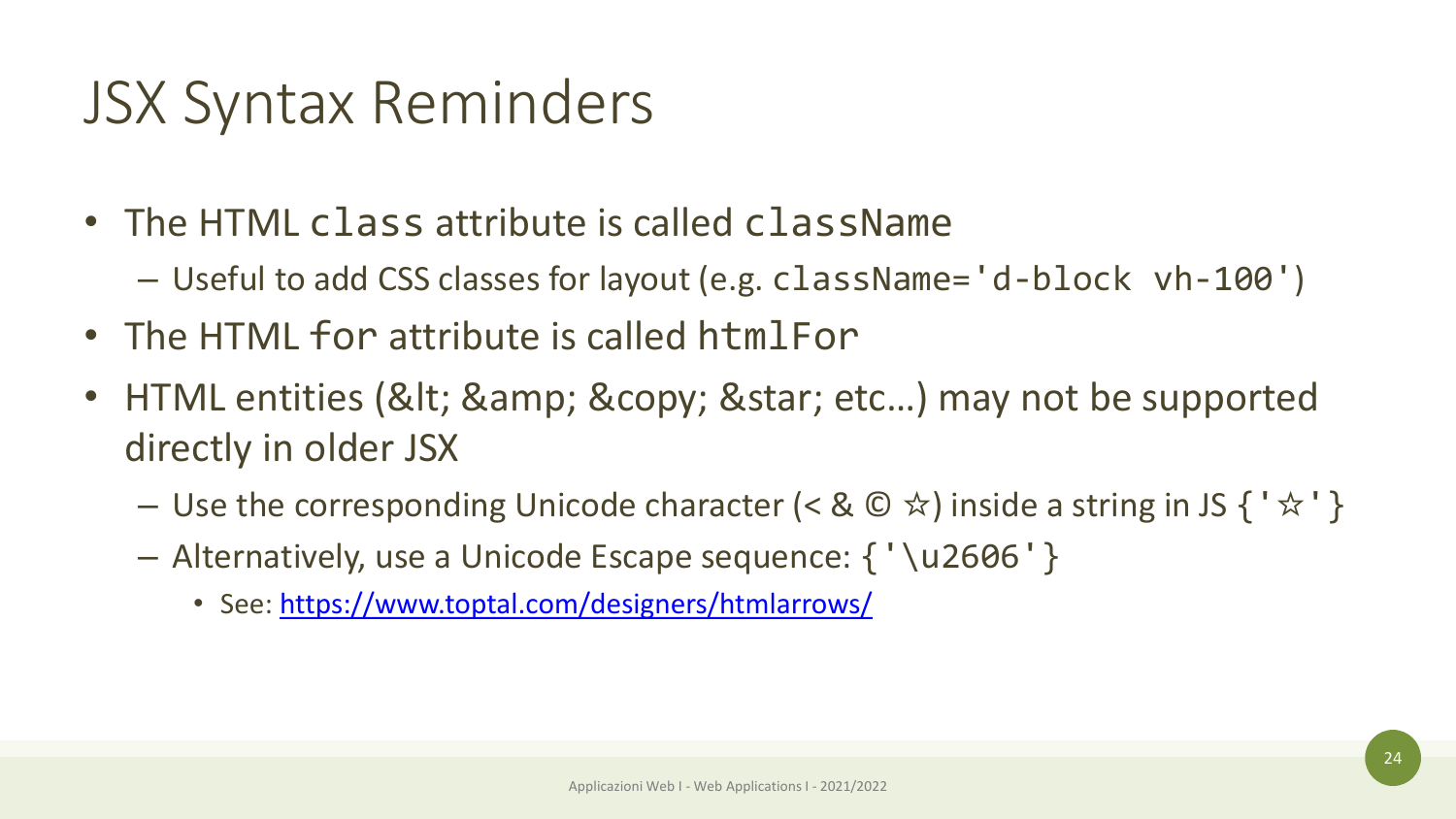

[https://reactjs.org/docs/components-and](https://reactjs.org/docs/components-and-props.html)props.html

<https://reactjs.org/docs/react-component.html>

[https://reactjs.org/blog/2015/12/18/react](https://reactjs.org/blog/2015/12/18/react-components-elements-and-instances.html)components-elements-and-instances.html

Full Stack React, Chapter "Advanced Component Configuration with props, state, and children"

Putting together the building blocks

### **REACT COMPONENTS: INTRO**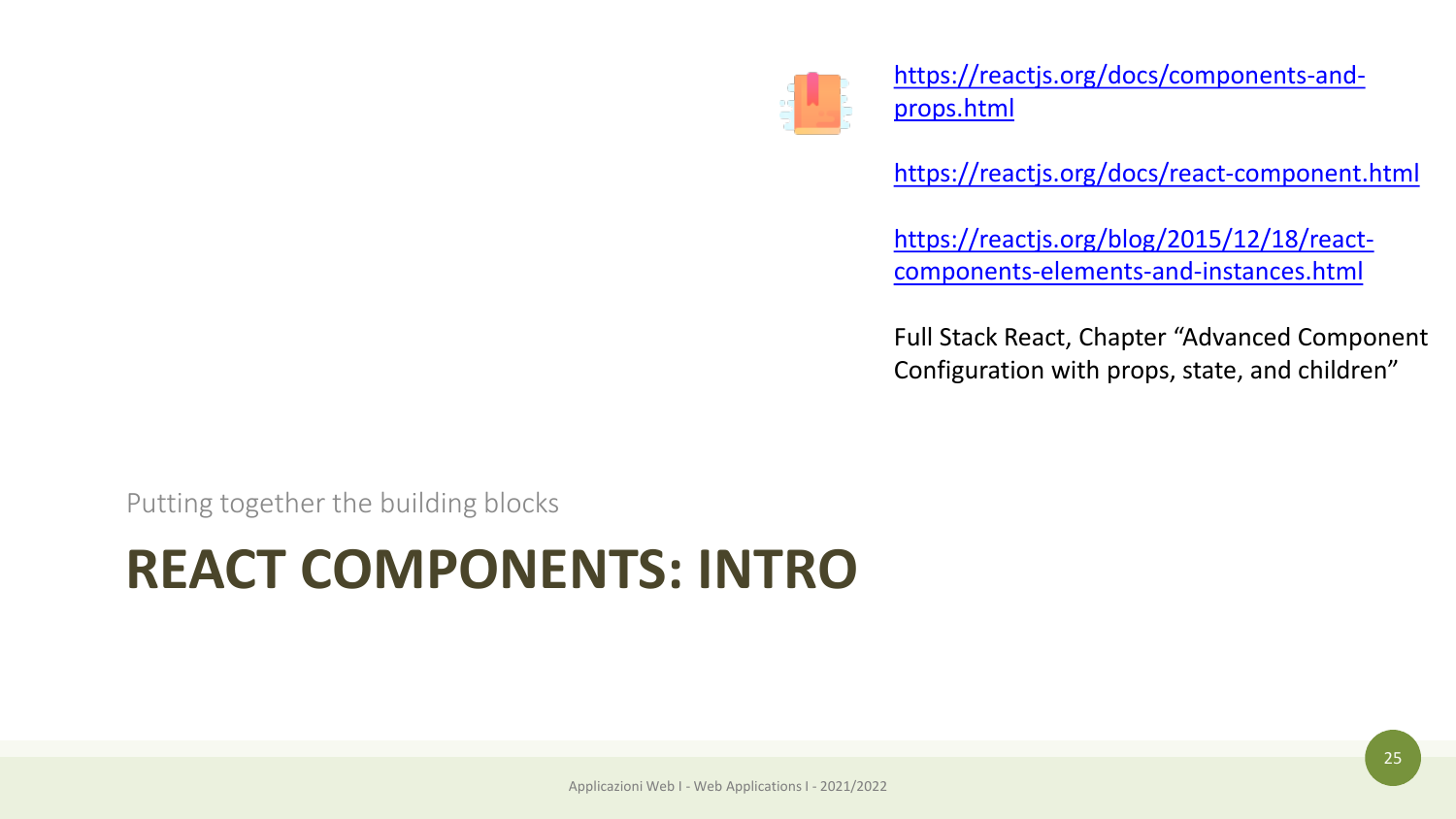### Declaring Components

#### **Components as functions**

```
const Button = ( props ) => (
       <Element>...</Element>
);
```
}

```
function Button(props) {
       return <Element>...</Element> ;
```
- **Components**:
- Take **props** as their input
- Return the **elements** as their output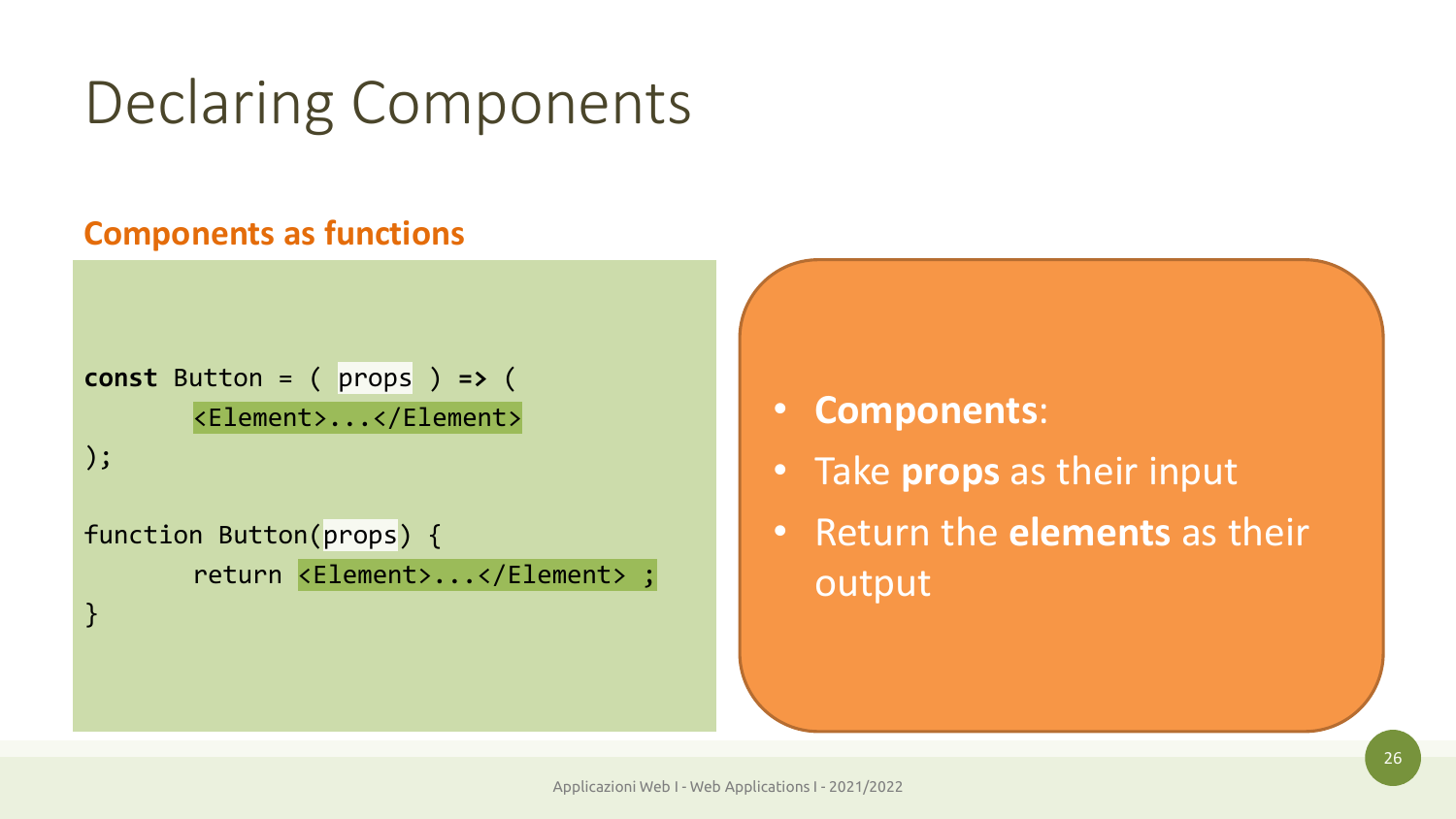### Components as functions

- Defined as function statement, function expression or arrow expression
- Receive (props) argument
- Must return a React Element tree
- The returned elements are function of the props
- Must be a **pure function** (no side-effects) and **idempotent**
- State and lifecycle may be managed with the *Hooks* mechanism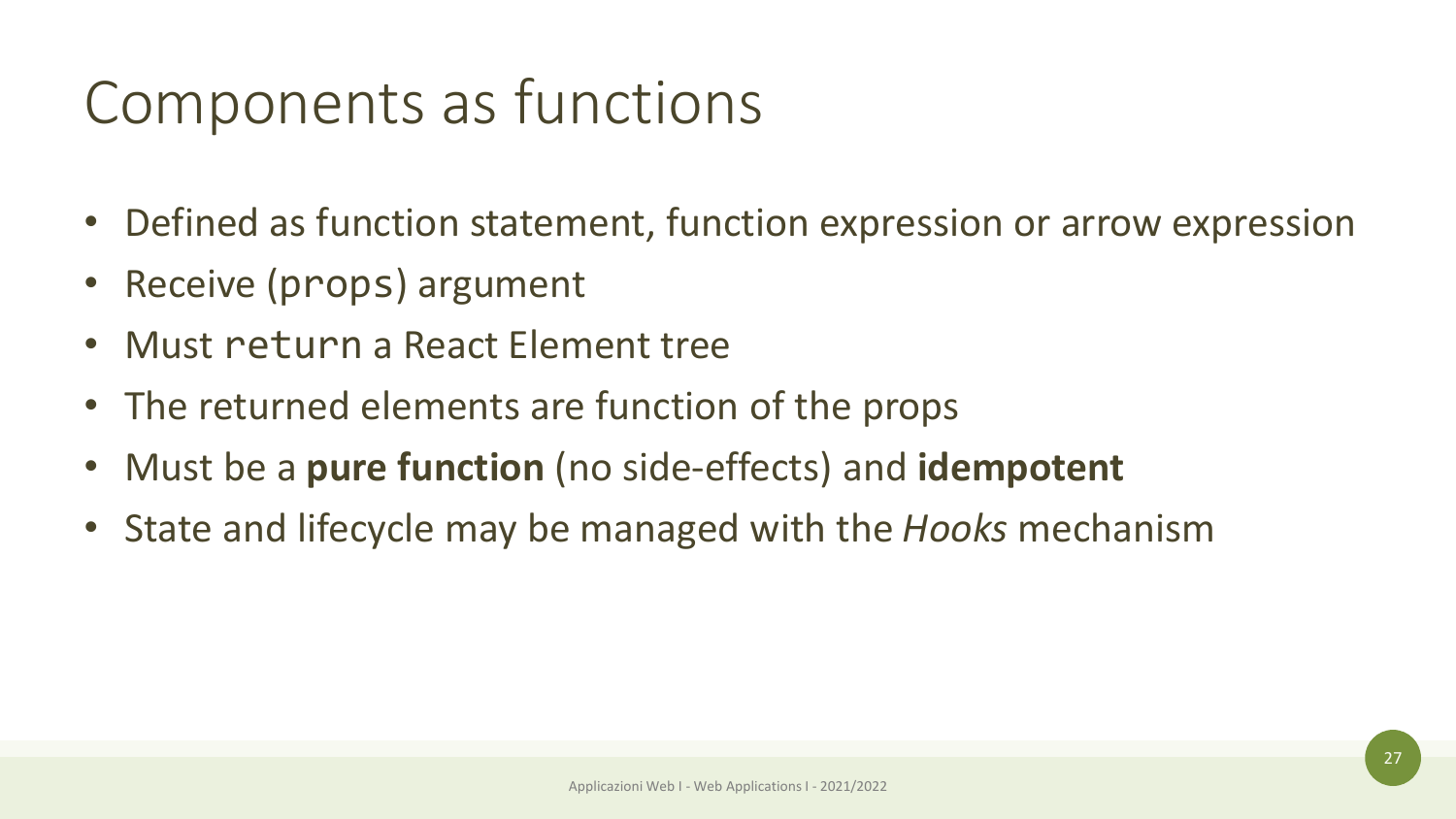### Tips for Creating Components

- It is normal to create many different "small" components
- Each component is constructed by *composing* other components
	- Components may be repeated (with different props)
	- It's up to the parent to determine the children's props
- If a component becomes too complex, try to *extract small re-usable parts* as independent components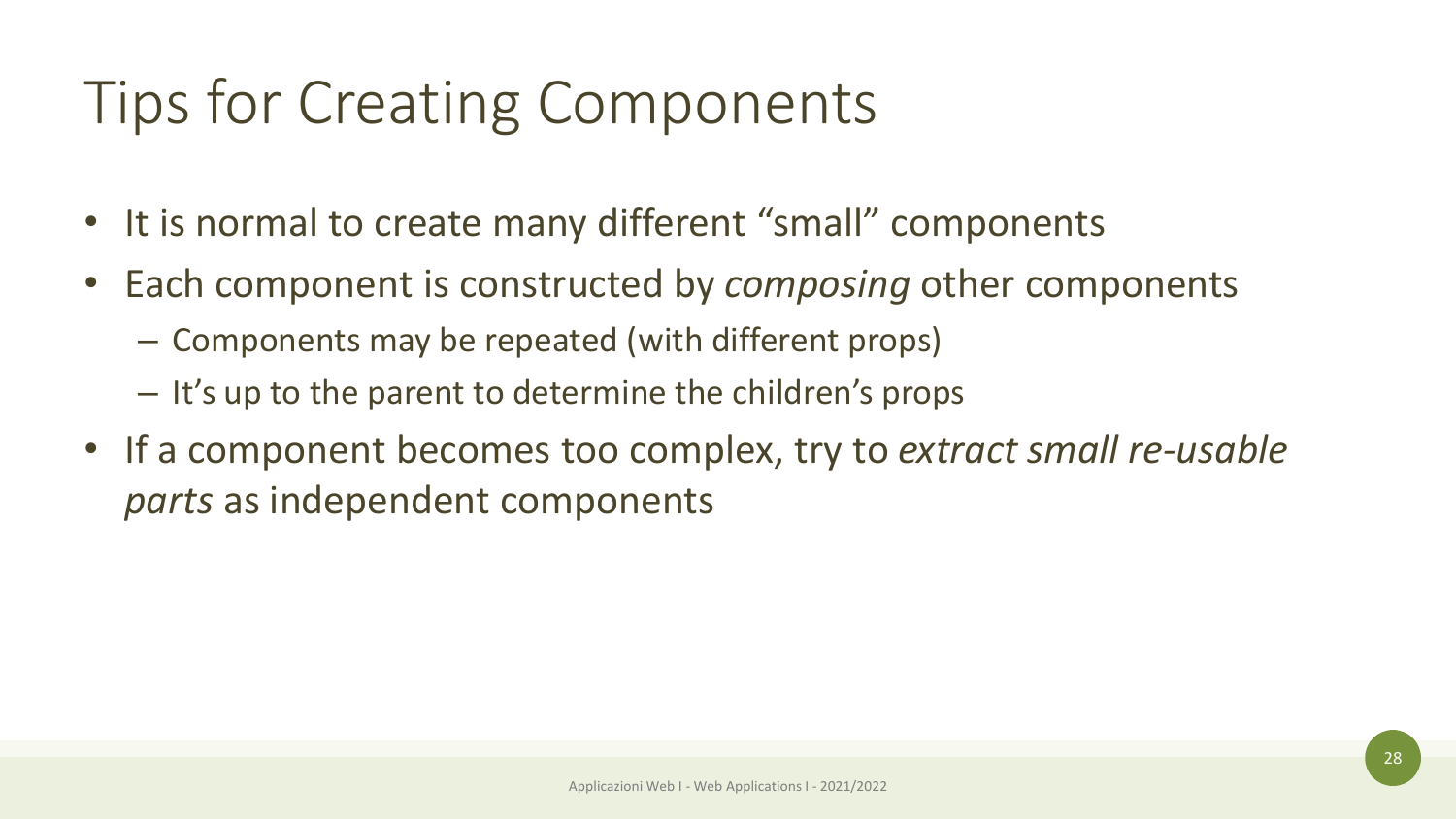# Lists and Keys (1/2)

```
function NumberList(props) {
  const numbers = props.numbers;
  const listItems = numbers.map(
     (number) \Rightarrow \langle li \rangle \{ number\} \langle /li \rangle);
  return (<ul>{listItems}</ul>);
}
```

```
Function App(props) {
  const numbers = [1, 2, 3, 4, 5];
  return <NumberList
numbers={numbers}/>;
}
```
- NumberList generates a <ul> containing  $\langle$ li  $\rangle$  for each of the numbers in props.numbers
- Whenever you construct a list of elements, you must pass a unique **key** attribute to identify each item
- Unique keys help React identify which items have changed, are added, or are removed.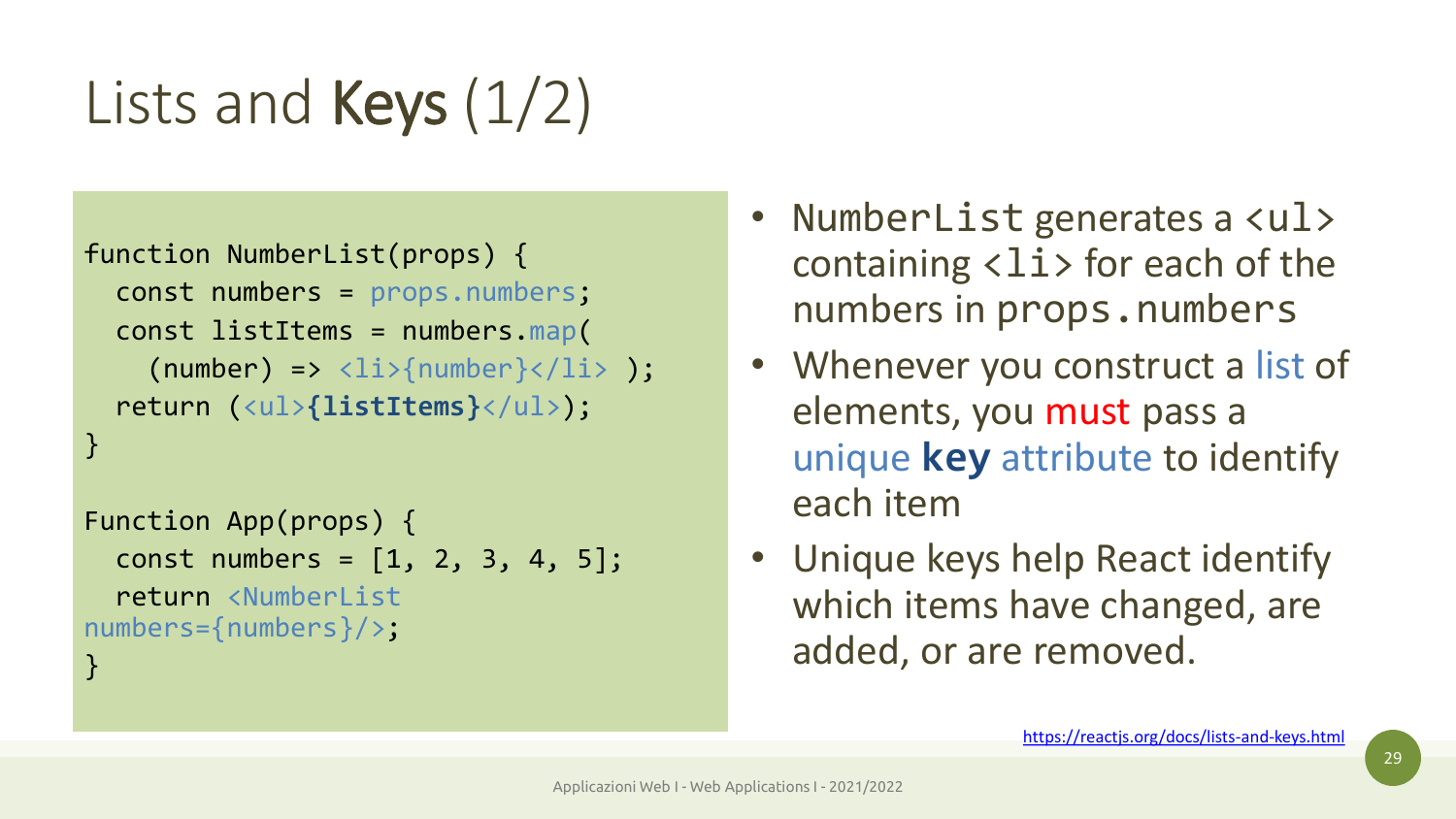## Lists and Keys (2/2)

- Always assign to each item in the list a special 'key' attribute, with unique values
	- <li key={number}>{number}</li>
- Most likely, we may reuse unique IDs from the data itself

– <li key={todo.id}>{todo.text}</li>

- Keys **must** be specified when building the array of components – Usually in the .map() call, in the 'container' component
- Uniqueness is only required within *the same list*
	- *Not globally* on the page
- Keys are *not* available as props in the component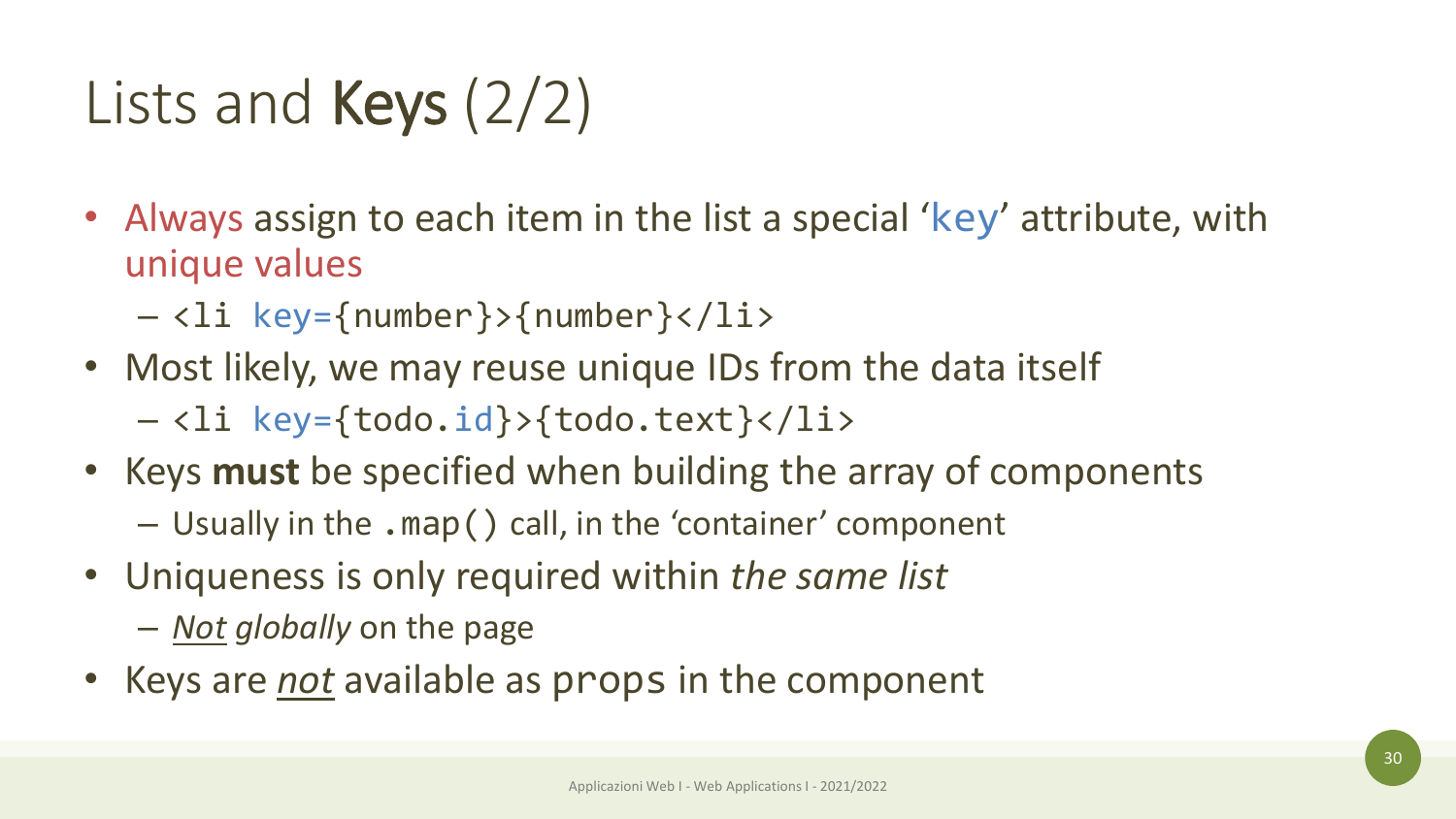### React Fragments

- A component should always return a tree of elements, with a single root.
- To return a list of elements, you must include them in some "container" (such a <div>)
	- This generates an "extra" DOM node, and in some contexts it might be invalid
- The special node <React. Fragment> may be used to wrap a list of element into a single root.
	- React.Fragment will not generate any node at the DOM level
- A shortcut syntax for fragments is  $\langle \rangle$  ...  $\langle \rangle$